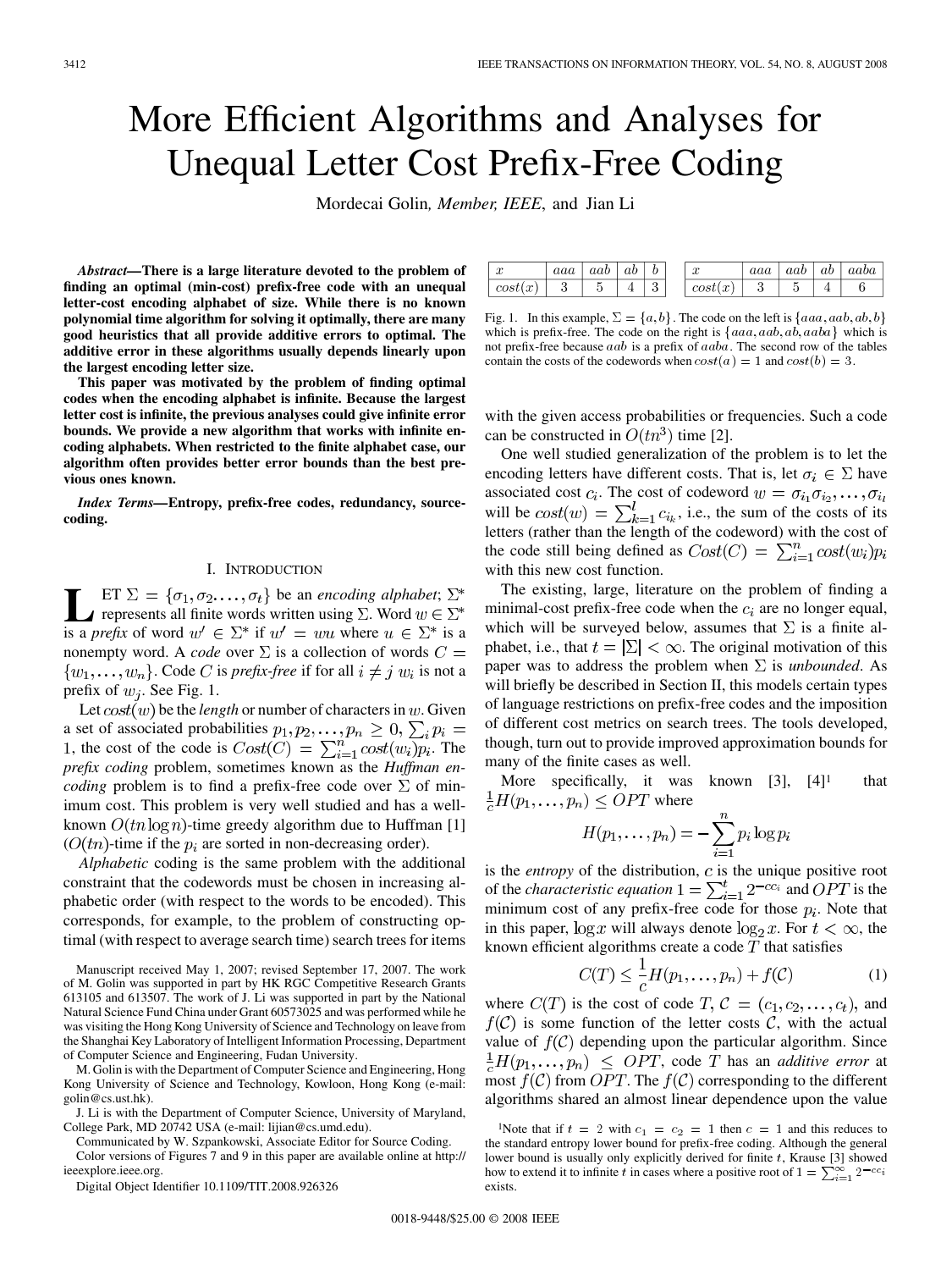

Fig. 2. Two min-cost prefix-free codes for probabilities  $2/6$ ,  $2/6$ ,  $1/6$ ,  $1/6$ , and their tree representations. The code on the left is optimal for  $c_1 = c_2 = 1$  while the code on the right, the prefix-free code from Fig. 1, is optimal for  $c_1 = 1, c_2 = 3$ .

 $c_t = \max(\mathcal{C})$ , the largest letter cost. They therefore cannot be used for infinite  $\mathcal C$ . In this paper, we present a new algorithmic variation (most algorithms for this problem start with the same splitting procedure so they are all, in some sense, variations of each other) with a new analysis.

- (Theorems 2 and 3) For finite  $C$ , we derive new additive error bounds  $f(\mathcal{C})$  which, in many cases, are much better than the old ones.
- (Lemma 9) If C is infinite but  $d_j = |\{m | j \leq c_m < j+1\}|$ is bounded, then we can still give a bound of type (1). For example, if  $c_m = 1 + \lfloor \frac{m-1}{2} \rfloor$ , i.e., exactly two letters each of length  $i = 1, 2, 3, \ldots$ , then we can show that  $f(\mathcal{C}) \leq$  $1 + \frac{3}{\log 3}$
- (Theorem 4) If C is infinite but  $d_i$  is unbounded then we cannot provide a bound of type (1) but, as long as  $\sum_{i=1}^{\infty} c_m 2^{-c c_m} < \infty$ , we can show that

$$
\forall \epsilon > 0, \ C(T) \le (1 + \epsilon) \frac{1}{c} H(p_1, \dots, p_n) + f(\mathcal{C}, \epsilon) \quad (2)
$$

where  $f(C, \epsilon)$  is some constant based only on C and  $\epsilon$ . We now provide some more history and motivation.

For a simple example, refer to Fig. 2. Both codes written there have minimum cost for the frequencies  $(p_1, p_2, p_3, p_4) = (\frac{1}{3}, \frac{1}{3}, \frac{1}{6}, \frac{1}{6})$  but under different letter costs. The code  $\{00, 01, 10, 11\}$  has minimum cost for the standard Huffman problem in which  $\Sigma = \{0,1\}$  and  $c_1 = c_2 = 1$ , i.e., the cost of a word is the number of bits it contains. The code  ${aaa, aab, ab, b}$  has minimum cost for the alphabet  $\Sigma = \{a, b\}$  in which the cost of an "a" is 1 and the cost of a "b" is 3, i.e.,  $C = (1, 3)$ .

The unequal letter cost coding problem was originally motivated by coding problems in which different characters have different transmission times or storage costs [5]–[9]. One example is the telegraph channel [3], [10], [11] in which  $\Sigma = \{\cdot, -\}$ and  $c_1 = 1, c_2 = 2$ , i.e., in which dashes are twice as long as dots. Another is the  $(a, b)$  run-length-limited codes used in magnetic and optical storage [12], [13], in which the codewords are binary and constrained so that each  $1$  must be preceded by at least  $a$ , and at most  $b$ ,  $\mathbf{0}$ 's. (This example can be modeled by the unequal-cost letter problem by using an encoding alphabet of  $r = b - a + 1$  characters  $\{0^k 1 : k = a, a + 1, \ldots, b\}$  with associated costs  $\{c_i = a + i - 1\}$ .)

The unequal letter cost *alphabetic* coding problem arises in designing testing procedures in which the time required by a test depends upon the outcome of the test [14, Sec. 6.2.2, Example 33] and has also been studied under the names *dichotomous search* [15] or the *leaky shower* problem [16].

The literature contains many algorithms for the unequal-cost coding problem. Blachman [5], Marcus [6], and (much later) Gilbert [11] give heuristic constructions without analyses of the costs of the codes they produced. Karp gave the first algorithm yielding an exact solution (assuming the letter costs are integers); Karp's algorithm transforms the problem into an integer program and does not run in polynomial time [7]. Later, exact algorithms based on dynamic programming were given by Golin and Rote [13] for arbitrary  $t$  and a slightly more efficient one by Bradford *et al.* [17] for  $t = 2$ . These algorithms run in  $n^{c_t+O(1)}$ time where  $c_t$  is the cost of the largest letter. Despite the extensive literature, there is no known polynomial-time algorithm for the generalized problem, nor is the problem known to be NP-hard. Golin, Kenyon, and Young [18] provide a polynomial time approximation scheme (PTAS). Their algorithm is mainly theoretical and not useful in practice. Finally, in contrast to the nonalphabetic case, alphabetic coding has a polynomial-time algorithm  $O(tn^3)$  time algorithm [2].

Karp's result was followed by many efficient algorithms [3], [4], [19]–[21]. As mentioned above,  $\frac{1}{c}H(p_1,\ldots,p_n) \leq OPT$ ; almost<sup>2</sup> all of these algorithms produce codes of cost at most  $C(T) \leq \frac{1}{c}H(p_1,\ldots,p_n) + f(\mathcal{C})$  and therefore give solutions within an *additive error* of optimal. An important observation is that the additive error in these papers  $f(C)$  somehow incorporate the cost of the largest letter  $c_t = \max(C)$ . Typical in this regard is Mehlhorn's algorithm [4] which provides a bound of

$$
cC(T) - H(p_1, \dots, p_n) \le (1 - p_1 - p_n) + cc_t.
$$
 (3)

Thus, none of the algorithms described can be used to address infinite alphabets with unbounded letter costs.

The algorithms all work by starting with the probabilities in some given order, grouping consecutive probabilities together

<sup>2</sup>As mentioned by Mehlhorn [4], the result of Cot [20] is a bit different. It is a redundancy bound and not clear how to efficiently implement as an algorithm. Also, the redundancy bound is in a very different form involving taking the ratio of roots of multiple equations that makes it difficult to compare to the others in the literature.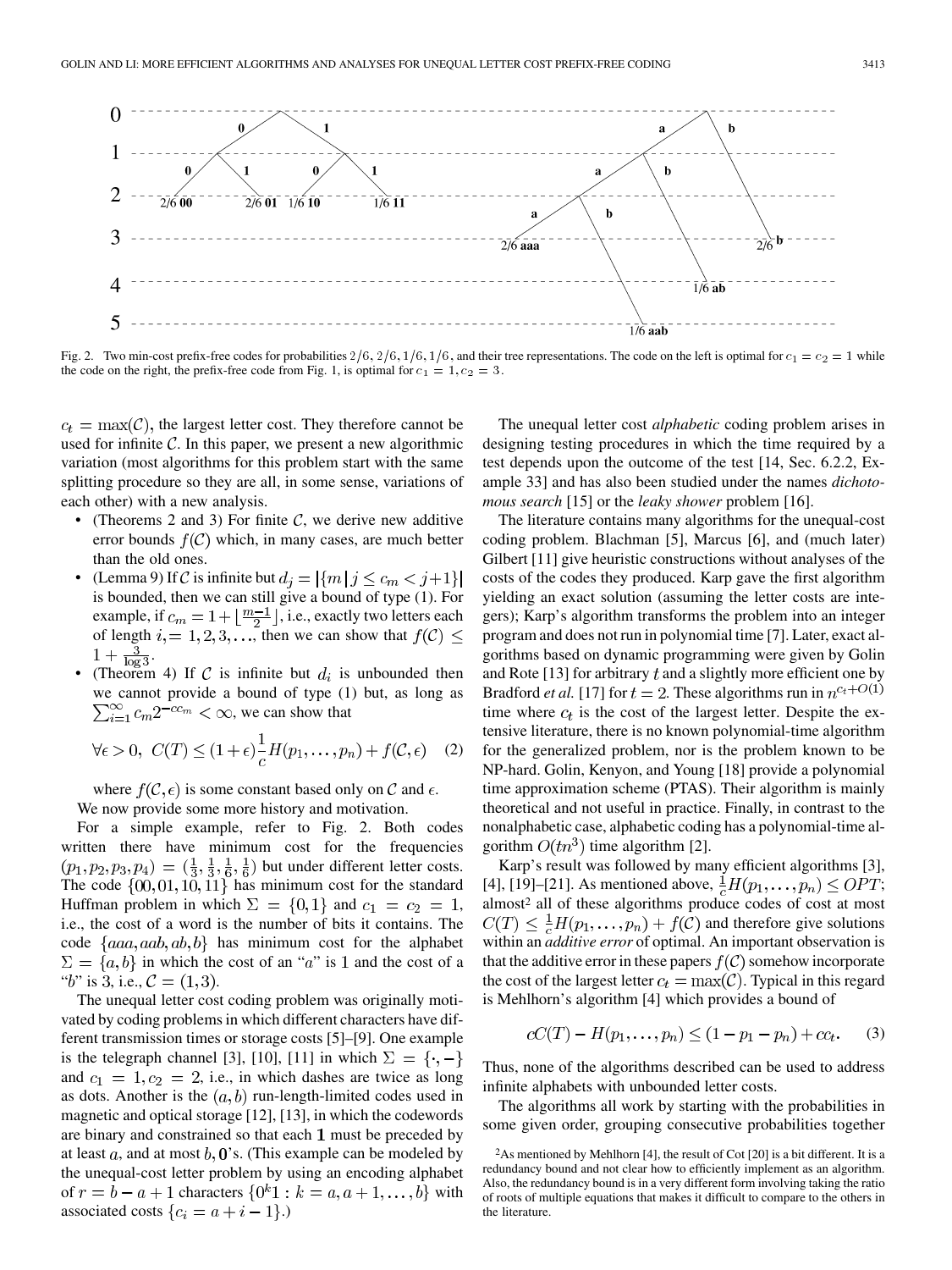according to some rule, assigning the same initial codeword prefix to all of the probabilities in the same group and then recursing. They therefore actually create alphabetic codes. Another unstated assumption in those papers (related to their definition of alphabetic coding) is that the order of the  $c_m$  is given and must be maintained.

In this paper, we are only interested in the general coding problem and not the alphabetic one and will therefore have freedom to dictate the original order in which the  $p_i$  are given and the ordering of the  $c_m$ . We will actually always assume that  $p_1 \geq p_2 \geq p_2 \geq \cdots$  and  $c_1 \leq c_2 \leq c_3 \leq \cdots$ . These assumptions are the starting point that will permit us to derive better bounds. Furthermore, for simplicity, we will always assume that  $c_1 = 1$ . If not, we can always force this by uniformly scaling all of the  $c_i$ .

For further references on Huffman coding with unequal letter costs, see Abrahams' survey on source coding [22, Sec. 2.7], which contains a section on the problem.

## II. EXAMPLES OF UNEQUAL-COST LETTERS

It is very easy to understand the unequal-cost letter problem as modeling situations in which different characters have different transmission times or storage costs [5]–[9]. Such cases will all have finite alphabets. It is not *a priori* as clear why infinite alphabets would be interesting. We now discuss some motivation.

In what follows, we will need some basic language notation. A language  $\mathcal L$  is just a set of words over alphabet  $\Sigma$ . The *concatenation* of languages A and B is  $AB = \{ab \mid a \in A, b \in B\}.$ The *i*-fold concatenation,  $\mathcal{L}^i$ , is defined by  $\mathcal{L}^0 = {\lambda}$  (the language containing just the empty string),  $\mathcal{L}^1 = \mathcal{L}$ , and  $\mathcal{L}^i =$  $\mathcal{LL}^{i-1}$ . The *Kleene star* of  $\mathcal L$  is  $\mathcal L^* = \bigcup_{i=0}^\infty \mathcal L^i$ .

*Example 1:* 
$$
C = \{1, 2, 3, \ldots\}
$$
 i.e.,  $\forall m > 0, c_m = m$ .

This is one of the simplest infinite cost vectors. An early use was in [23]. The idea there was to construct a tree (not a code) in which the internal pointers to children were stored in a linked list. Taking the mth pointer corresponds to using character  $\sigma_m$ . The time that it takes to *find* the *m*th pointer is proportional to the location of the pointer in the list. Thus (after normalizing time units)  $c_m = m$ .

# *Example 2:* 1-ended codes.

The problem of finding min-cost prefix-free codes with the additional restriction that all codewords end with a  $1$  was studied in [24], [25] with the motivation of designing self-synchronizing codes. One can model this problem as follows. Let  $\mathcal L$  be a language. In our problem,

$$
\mathcal{L} = \{w \in \{0, 1\}^* \mid \text{the last letter in } w \text{ is a 1}\}. \tag{4}
$$

We say that a code C is in  $\mathcal L$  if  $C \subset \mathcal L$ . The problem is to find a minimum cost code among all codes in  $\mathcal{L}$ .

Note that  $\mathcal{L} = \mathcal{Q}^*$  where  $\mathcal{Q} = \{1, 01, 001, 0001, ...\}$ . Because Q is prefix-free (even though  $\mathcal L$  isnot), every word in  $\mathcal L$ can be uniquely decomposed as the concatenation of words in Q. If the decomposition of  $w \in \mathcal{L}$  is  $w = q_1 q_2 \dots q_r$  for  $q_i \in \mathcal{Q}$ , then  $cost(w) = \sum_{i=1}^{r} cost(q_i)$ . We can therefore model the problem of finding a minimum cost code among all codes in  $\mathcal L$ by first creating an infinite alphabet  $\Sigma_{\mathcal{Q}} = {\sigma_q | q \in \mathcal{Q}}$  with associated cost vector  $C_Q$  (in which the cost of  $\sigma_q$  is  $cost(q)$ ) and then solving the minimal cost coding problem for  $\Sigma_{\mathcal{Q}}$  with those associated costs. For 1-ended codes we set  $Q$  as above and thus  $C = \{1, 2, 3, \dots\}$ , i.e., another infinite alphabet with  $c_m = m$  for all  $m \geq 1$ .

*Example 3:*  $\Sigma'$ -ended unequal letter-cost codes.

The only place above in which we used the specific definition (4) of  $\mathcal L$  was in the choice of the appropriate  $\mathcal Q$ . In fact, the derivation works for the problem of finding a min-cost prefixfree code in  $\mathcal L$  where  $\mathcal L$  is *any* (generally non-prefix-free) language which can be decomposed as  $\mathcal{L} = \mathcal{Q}^*$  for some prefixfree language  $Q$ .

As an example, consider the following generalization of 1-ended codes. Suppose we are given an unequal cost coding problem with *finite* alphabet  $\Sigma = {\sigma_1, \ldots, \sigma_t}$  and associated cost vector  $C = (c_1, \ldots, c_t)$ . Now let  $\Sigma' \subset \Sigma$  and define

$$
\mathcal{L} = \Sigma^* \Sigma' = \{ w \in \Sigma^* \mid \text{the last letter in } w \text{ is in } \Sigma' \}.
$$

 $\mathcal{L} = \mathcal{Q}^*$  where  $\mathcal{Q} = (\Sigma - \Sigma')^* \Sigma'$  is a prefix-free language We can therefore model the problem of finding a minimum-cost code among all codes in  $\mathcal L$  by solving an unequal cost coding problem with alphabet  $\Sigma_{\mathcal{Q}} = {\{\sigma_q | q \in \mathcal{Q}\}}$  and associated cost vector  $C_Q$  (in which  $cost(\sigma_q) = cost(q)$ ). The important observation is that

$$
d_j = |\{w \in \Sigma_{\mathcal{Q}} \mid cost(w) = j\}|,
$$

the number of letters in  $\Sigma_Q$  of cost j, satisfies a linear recurrence relation. Bounding redundancies for these types of  $C$  will be discussed in Section VI, Case 4.

As a specific illustration, consider  $\Sigma = \{1,2,3\}$  with  $C = (1, 1, 2)$  and  $\Sigma' = \{1\}$ ; our problem is to find minimal cost prefix-free codes in which all words end with a 1.  $\mathcal{L} = \{1,2,3\}^*\{1\} = \mathcal{Q}^*$ , where  $\mathcal{Q} = \{2,3\}^*\{1\}$ . The number of characters in  $\Sigma_{\mathcal{Q}}$  with cost j is

 $d_1 = 1$ ,  $d_2 = 1$ ,  $d_3 = 2$ ,  $d_4 = 3$ ,  $d_5 = 5$ 

and, in general,  $d_{i+2} = d_{i+1} + d_i$ , so  $d_i = F_i$ , the Fibonacci numbers. This specific case will be examined in Section VI, Example 5.

## *Example 4:* Balanced binary words.

We conclude with a very natural  $\mathcal L$  for which we do *not* know how to analyze the redundancy. In Section VI, Case 5, we will discuss why this is difficult.

Let  $\mathcal L$  be the set of all "balanced" binary words,<sup>3</sup> i.e., all words which contain exactly as many 0's as 1's. Note that  $\mathcal{L} =$  $\mathcal{Q}^*$ , where  $\mathcal Q$  is the set of all nonempty balanced words w such that no prefix of w is balanced. Note that, by definition,  $Q$  is prefix-free. Let

$$
\ell_j = |\{w \in \mathcal{L} \mid cost(w) = j\}|
$$
  

$$
d_j = |\{w \in \mathcal{Q} \mid cost(w) = j\}|
$$

and set  $L(z) = \sum_{n=0}^{\infty} \ell_n z^n$  and  $D(z) = \sum_{n=0}^{\infty} d_n z^n$  to be their associated generating functions. If  $\mathcal{L} = D^*$ , then standard

<sup>&</sup>lt;sup>3</sup>This also generalizes a problem from [26] which provides heuristics for constructing a min-cost prefix-free code in which the expected number of 0's equals the expected number of 1's.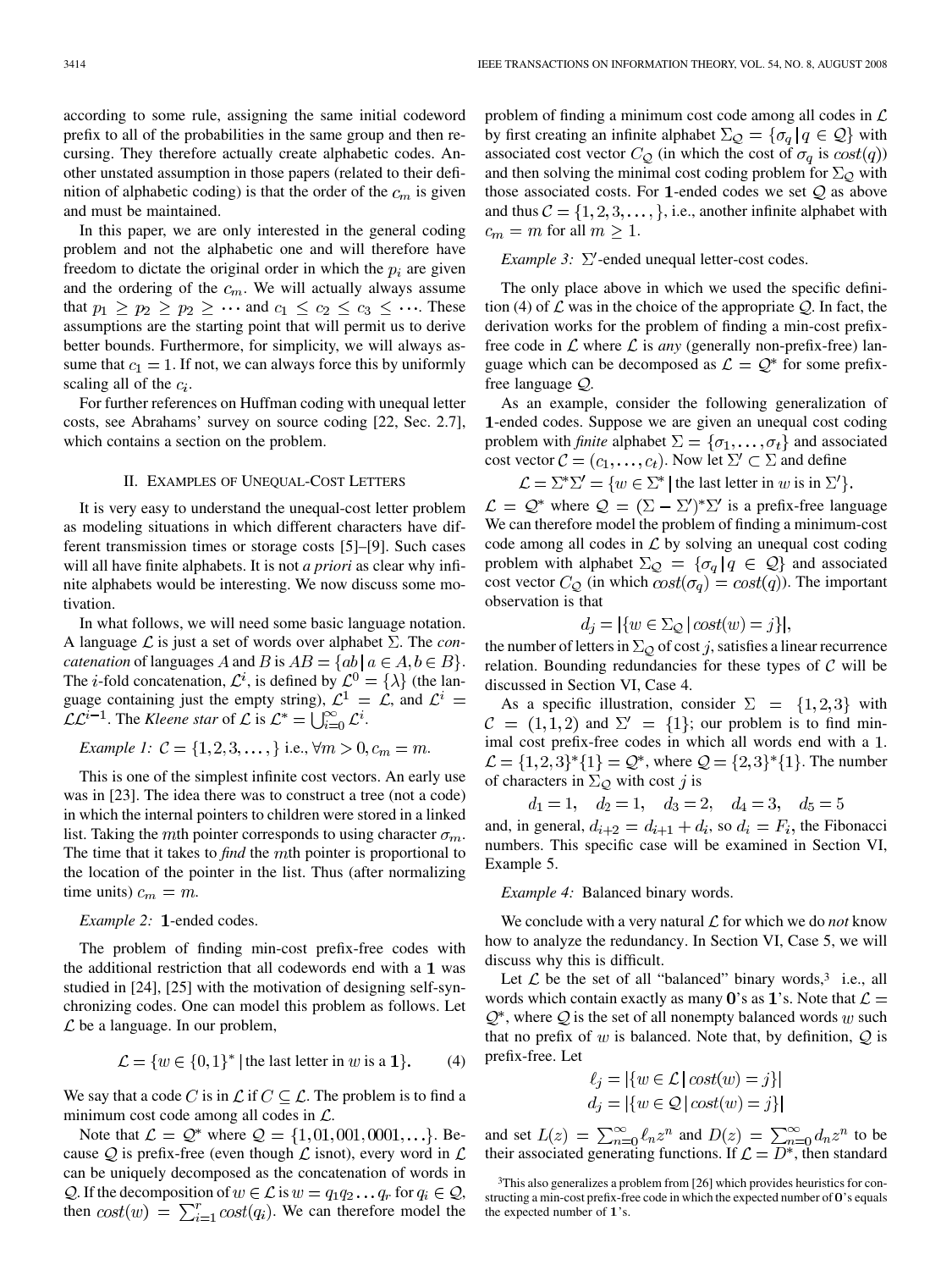

Fig. 3. The first splitting step for a case when  $n = 6, c_1 = 1, c_2 = 2, c_3 =$ 3, and the associated preliminary tree. This step groups  $p_1, p_2, p_3$  as the first group,  $p_4$ ,  $p_5$  as the second and  $p_6$  by itself. Note that we have not yet formally explained *why* we have grouped the items this way.



Fig. 4. In the second split,  $p_1$  is kept by itself and  $p_2, p_3$  are grouped together.



Fig. 5. After two more splits, the final coding tree is constructed. The associated code is  $\{\sigma_1\sigma_1, \sigma_1\sigma_2\sigma_1, \sigma_1\sigma_2\sigma_2, \sigma_2\sigma_1, \sigma_2\sigma_2, \sigma_3\}.$ 

generating function rules, see, e.g., [27], state that  $L(z) = (1 D(z)$ <sup>-1</sup>. Observe that  $l_n = 0$  if n is odd and  $l_n = {n \choose n/2}$  for n even, so

$$
L(z) = \sum_{n=0}^{\infty} {2n \choose n} (z^2)^n = \frac{1}{\sqrt{1 - 4z^2}}
$$

and

$$
\sum_{n=1}^{\infty} d_j z^j = D(z) = 1 - \sqrt{1 - 4z^2}.
$$

This can then be solved to see that, for even  $n > 0$ ,  $d_n =$ where  $C_i = \frac{1}{i+1} \binom{2i}{i}$  is the *i*th Catalan number. For or odd  $n, d_n = 0$ .

#### III. NOTATIONS AND DEFINITIONS

There is a very standard correspondence between prefix-free codes over alphabet  $\Sigma$  and  $\Sigma$ -ary trees in which the mth child of node v is labeled with character  $\sigma_m \in \Sigma$ . A path from the root in a tree to a leaf will correspond to the word constructed by reading the edge labels while walking the path. The tree  $T$ corresponding to code  $C = \{w_1, \ldots, w_n\}$  will be the tree containing the paths corresponding to the respected words. Note  $CODE(l, r, U);$ 

{Constructs codewords  $U_1, U_{l+1}, \ldots, U_r$  for  $p_l, p_{l+1}, \ldots, p_r$ . U is previously constructed common prefix of  $U_1, U_{l+1}, \ldots, U_r.$ If  $l = r$ 

**then** codeword  $U_l$  is set to be  $U$ .

else {Distribute  $p_i s$  into initial bins  $I_m^*$ }

 $L = P_{l-1}; R = P_r; w = R - L$  $\forall m, \text{ let } L_m = L + w \sum_{i=1}^{m-1} 2^{-cc_i} \text{ and } R_m = L_m + w 2^{-cc_m}.$ <br>set  $I_m^* = \{k \mid L_m \leq s_k < R_m\}$ 

{Shift the bins to become final  $I_m$ . Afterwards, all bins > M are empty, all bins  $\leq M$  non-empty and  $\forall m \leq M$ ,  $I_m = \{l_m, \ldots r_m\}\}\$ {shift left so there are no empty "middle" bins.}

$$
M = 0; k = l;
$$
  
\nwhile  $k \le r$  do  
\n
$$
M = M + 1;
$$
  
\n
$$
l_M = k; r_M = \max\left(\{k\} \bigcup \{i > k \mid i \in I_M^*\}\right);
$$
  
\n
$$
k = r_M + 1;
$$

{If all  $p_i$ 's are in first bin, (right) shift  $p_r$  to  $2^{nd}$  bin } if  $r_1 = r$  then  $M=2;$  $r_1 = r - 1; l_2 = r_2 = r;$ for  $m = 1$  to M do  $CODE(l_m, r_m, U\sigma_m);$ 

Fig. 6. Our algorithm. Note that the first step of creating the  $I_m^*$  was written to simplify the development of the analysis. In practice, it is not needed since  $I_m^*$  is only used to find  $\max\{i>k \mid i \in I_m^*\}$  and this value can be calculated using binary search at the time it is required.

that the leaves in the tree will then correspond to codewords while internal nodes will correspond to prefixes of codewords. See Figs. 2 and 5.

Because this correspondence is one-to-one, we will speak about codes and trees interchangeably, with the cost of a tree being the cost of the associate code.

*Definition 1:* Let C be a prefix-free code over  $\Sigma$  and T its associated tree.  $N_T$  will denote the set of *internal nodes* of  $T$ .

*Definition 2:* Set c to be the unique positive solution to  $1 =$  $\sum_{i=1}^{t} 2^{-cc_i}$ . Note that if  $t < \infty$ , then c must exists while if  $t = \infty$ , c might not exist. We only define c for the cases in which it exists. c is sometimes called the *root of the characteristic equation* of the letter costs.

*Definition 3:* Given letter costs  $c_i$  and their associated characteristic root  $c$ , let  $T$  be a code with those letter costs. If  $p_1, p_2, \ldots, p_n \geq 0$  is a probability distribution then the *redundancy* of T relative to the  $p_i$  is

$$
R(T;p_1,\ldots,p_n)=C(T)-\frac{1}{c}H(p_1,\ldots,p_n).
$$

We will also define the *normalized redundancy* to be

$$
NR(T;p_1,\ldots,p_n)=cR=cC(T)-H(p_1,\ldots,p_n).
$$

If the  $p_i$  and T are understood, we will write  $R(T)$  (NR(T)) or even  $R$  (NR).

We note that many of the previous results in the literature, e.g.,  $(3)$  from [4], were stated in terms of NR. We will see later that this is a very natural measure for deriving bounds. Also, note that by the lower bound previously mentioned,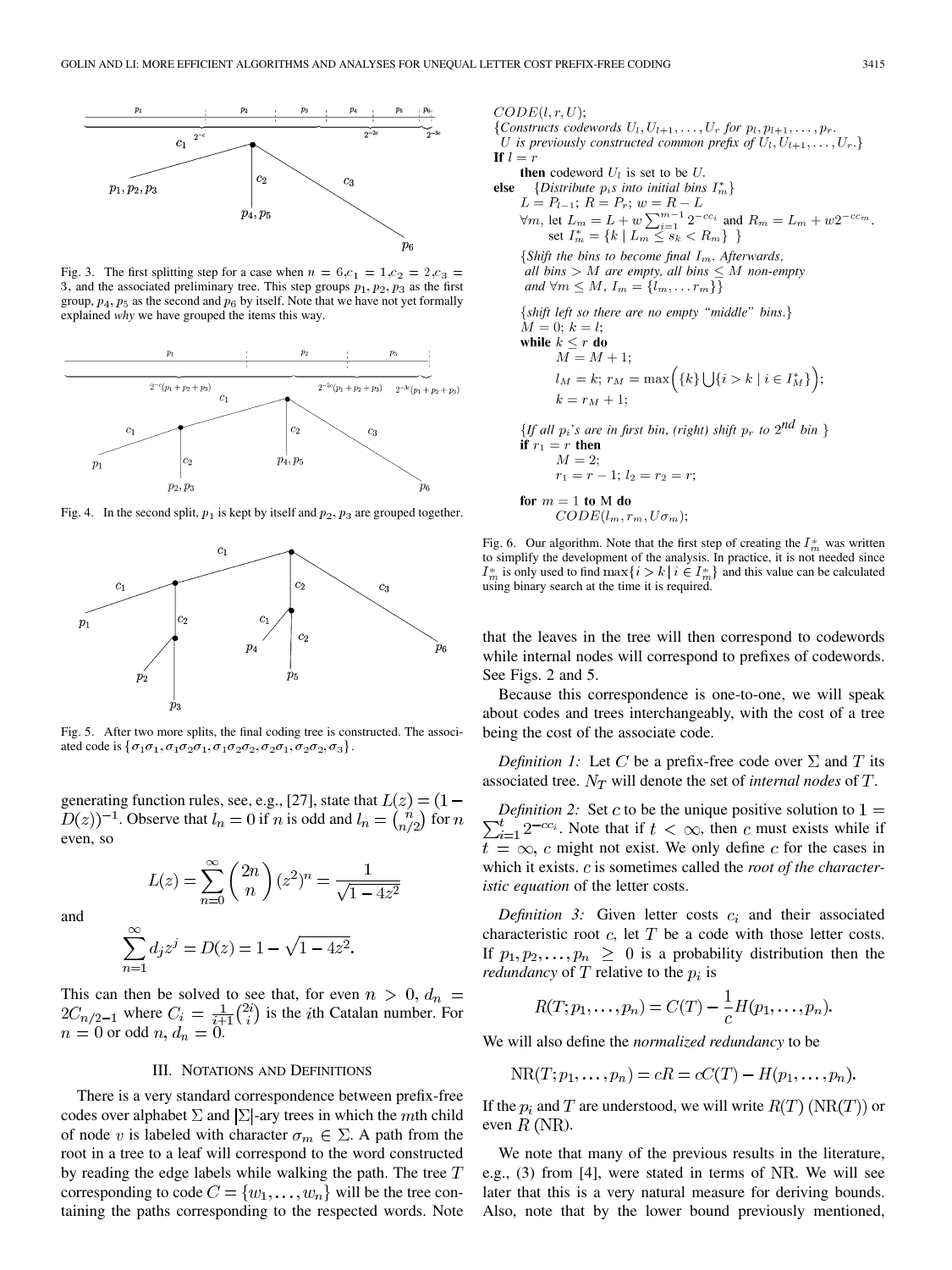

Fig. 7. The first step in our algorithm's splitting procedure.  $n = 6$ .  $L_i = \sum_{i=1}^{i-1} 2^{-c_i m}$ . Note that even though only the first five  $L_i$  are shown, there might be an infinite number of them (if  $t = \infty$ ). Note too t

Fig. 8. The splitting procedure performed on the above example creates the bins  $I_m^*$  on the left. The shifting procedure then creates the  $I_m$  on the right.



Fig. 9. An illustration of the recursive step of the algorithm.  $p_i, p_{i+1}, p_{i+2}$  have been grouped together. In the next splitting step, the interval operated on has length  $w = p_i + p_{i+1} + p_{i+2}$ .

 $C(T) \geq \frac{1}{c}H(p_1,\ldots,p_n)$  for all T and  $p_i$ , so  $R(T;p_1,\ldots,p_n)$ is a good measure of absolute error.

## IV. THE ALGORITHM

All of the provably efficient heuristics for the problem, e.g.,  $[3]$ ,  $[4]$ ,  $[19]$ – $[21]$ , use the same basic approach, which itself is a generalization of Shannon's original binary splitting algorithm [28]. The idea is to create *t bins*, where bin m has weight  $2^{-cc_m}$ (so the sum of all bin weights is 1). The algorithms then try to partition the probabilities into the bins; bin  $m$  will contain a set of contiguous probabilities  $p_{l_m}, p_{l_m+1}, \ldots, p_{r_m}$  whose sum will have total weight "close" to  $2^{-cc_m}$ . The algorithms fix the first letter of all the codewords associated with the  $p_k$  in bin m to be  $\sigma_m$ . After fixing the first letter, the algorithms then recurse, normalizing  $p_{l_m}, p_{l_m+1}, \ldots, p_{r_m}$  to sum to 1, taking them as input and starting anew. The various algorithms differ in how they group the probabilities and how they recurse. See Figs. 3–5 for an illustration of this generic procedure.

Here we use a generalization of the version introduced in [4]. The algorithm first preprocesses the input and calculates all  $P_k = p_1 + p_2 + \cdots + p_k$   $(P_0 = 0)$  and  $s_k = p_1 + p_2 + \cdots$  $p_{k-1} + \frac{p_k}{2}$ . Note that if we lay out the  $p_i$  along the unit interval in order, then  $s_k$  can be seen as the *midpoint* of *interval*  $p_i$ . The algorithm then partitions the probabilities into ranges, and for each range it constructs left and right boundaries  $L_m, R_m, p_k$ will be assigned to bin  $m$  if, as an interval,  $p_k$  "falls" into the "range"  $[L_m, R_m)$ .

If the interval  $p_k$  completely falls into the range, i.e.,  $L_m \leq$  $P_{k-1} < P_k < R_m$  then  $p_k$  should definitely be in bin m. But

what if  $p_k$  spans two (or more) ranges, e.g.,  $L_m \leq P_{k-1}$  $R_m < P_k$ ? To which bin should  $p_k$  be assigned? The choice made by [4] is that  $p_k$  is assigned to bin m if  $s_k = p_1 + p_2 +$  $\cdots + p_k/2$  falls into  $[L_m, R_m)$ , i.e., the midpoint of  $p_k$  falls into the range.

Our procedure  $CODE(l, r, U)$  will build a prefix-free code for  $p_1, \ldots, p_r$  in which every codeword starts with prefix U. To build the entire code we call  $CODE(1, n, \lambda)$ , where  $\lambda$  is the empty string.

The procedure works as follows (Fig. 6 gives pseudocode and Figs. 7–9 illustrate the concepts)

Assume that we currently have a prefix of  $U$  assigned to  $p_1, \ldots, p_r$ . Let v be a node in the tree associated with U. Let  $w(v) = \sum_{k=l}^{r} p_k.$ 

- i) If  $l = r$  then word U is assigned to  $p_l$ . Correspondingly, v is a leaf in the tree with weight  $w(v) = p_l$ .
- ii) Otherwise let  $L = P_{l-1}$  and  $R = P_r$ . Split  $R L = w(v)$ into t ranges<sup>4</sup> as follows.  $\forall 1 \leq m \leq t$

$$
L_m = L + (R - L) \sum_{i=1}^{m-1} 2^{-cc_i}
$$

$$
R_m = L + (R - L) \sum_{i=1}^{m} 2^{-cc_i}
$$

Insert  $p_k, l \leq k \leq r$  in bin m if  $s_k \in [L_m, R_m)$ . Bin m will thus contain the  $p_k$  in  $I_m^*(v) = \{k | L_m \le s_k < R_m \}.$ 

 $4$ In the description,  $t$  is permitted to be finite or infinite.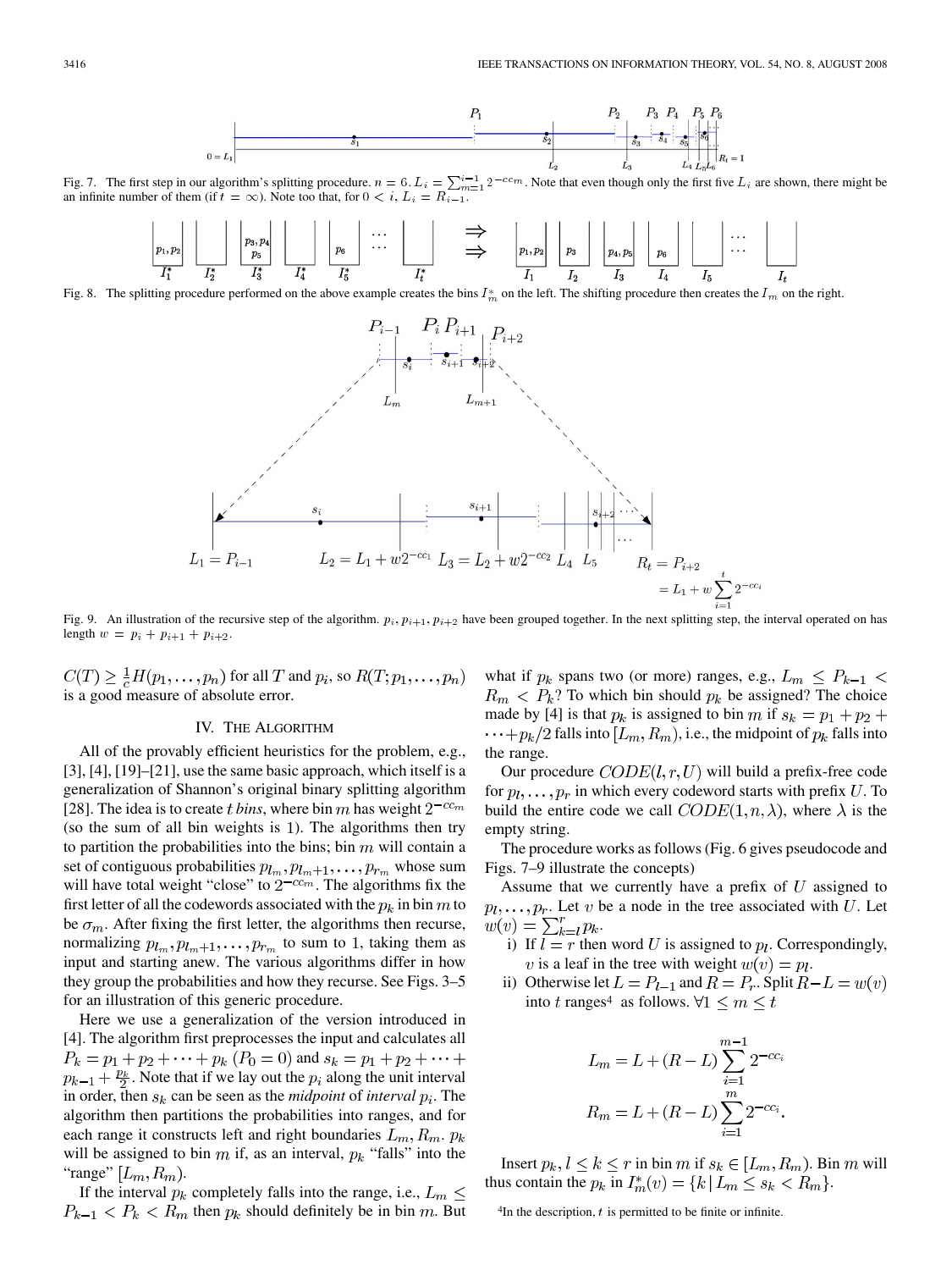We now shift the items  $p_k$  *leftward* in the bins as follows. Walk through the bins from left to right. If the current bin already contains some  $p_k$ , continue to the next bin. If the current bin is empty, take the first  $p_k$  that appears in a bin to the right of the current one, shift  $p_k$  into the current bin, and walk to the next bin. Stop when all  $p_k$  have been seen. Let  $I_m(v)$  denote the items in the bins after this shifting.

We note that it is not necessary to actually construct the  $I_m^*(v)$ first. We only did so because viewing the construction as a twostage procedure of first finding the  $w^*(v)$  and then the  $w(v)$  will be useful in our later analysis. Our main reason for introducing the left shift is that, after it is completed, there will be some  $M(v)$  such that all bins  $m \leq M(v)$  will be nonempty and all bins  $m > M(v)$  empty.

This observation permits constructing the  $I_m(v)$  from scratch by walking from left to right, using a binary search each time, to find the rightmost item that should be in the current bin. This will take  $O(M(v) \log(l - r))$  time in total.

We then check if all of the items are in  $I_1(v)$ . If they are, we take  $p_r$  and move it into  $I_2(v)$  (and set  $M(v) = 2$ ). We call this a *right-shift*. Note that left-shifts and right-shifts cannot both occur while processing the same node.

Finally, after creating all of the  $I_m(v)$ , we let  $l_m = \min\{k \in$  $I_m(v)$  and  $r_m = \max\{k \in I_m(v)\}\$  and recurse, for each  $m < M(v)$  building  $CODE(l_m, r_m, U\sigma_m)$ .

It is clear that the algorithm builds some prefix code with associated tree T. As defined, let  $N_T$  be the set of internal nodes of  $T$ . Since every internal node of  $T$  has at least two children,  $\sum_{v \in N_T} M(v) \leq 2n - 1.$ 

The algorithm uses  $O(1)$  time at each of its n leaves and  $O(M(v) \log n)$  time at node v. Its total running time is thus bounded by

$$
n + \sum_{v \in N_T} \log n M(v) = O(n \log n)
$$

with no dependence upon  $t$ .

For comparison, we point out the algorithm in [4] also starts by first finding the  $I_m^*(v)$ . Since it assumed  $t < \infty$ , its shifting stage was much simpler, though. It just shifted  $p_l$  into the first bin and  $p_r$  into the the bin (if they were not already there). This can, using an amortization technique from [21], be implemented in  $\Theta(tn)$  time. Note the explicit dependence upon t, which is not permissible in the  $t = \infty$  case.

We will now see that our modified shifting procedure not only permits a finite algorithm for infinite encoding alphabets, but also often provides a provably better approximation for *finite* encoding alphabets.

# V. ANALYSIS

In the analysis we define  $w_m^*(v) = \sum_{k \in I_m^*(v)} p_k, w_m(v) =$  $\sum_{k \in I_m(v)} p_k$ . Note that

$$
w(v) = \sum_{m=1}^{t} w_m^*(v) = \sum_{m=1}^{t} w_m(v) = \sum_{k=l}^{r} p_k.
$$

Also, unless  $t < \infty$  is specifically noted, t is permitted to be infinite.

Our starting point is three lemmas from [4]. The first was proven by recursion on the nodes of a tree and the second followed from the definition of the splitting procedure. The third was stated as a series of observations that could be derived from the second via some straightforward algebraic manipulations. Since our shifting procedure forces us to use a slightly different notation than [4], we restate the lemmas using our notation. Also, since [4] implicitly assumes that  $t < \infty$ , we follow every lemma with a small note explaining why the proof does/doesnot extend to the case  $t = \infty$  and other issues that might affect our analysis.

*Lemma 1:* [4] Let  $\overline{T}$  be a code tree and  $N_{\overline{T}}$  be the set of all *internal* nodes of  $\overline{T}$ . Let  $\overline{w}(v)$  and  $\overline{w}_m(v)$  be the associated weights at the nodes and children of the nodes.

1) The cost  $C(\overline{T})$  of the code tree  $\overline{T}$  is

$$
C(\overline{T}) = \sum_{v \in N_{\overline{T}}} \sum_{m=1}^{t} c_m \cdot \overline{w}_m(v).
$$

2) The entropy  $H(p_1, p_2, \ldots, p_n)$  is

$$
H(p_1, p_2, \ldots, p_n) = \sum_{v \in N_T} \overline{w}(v) \cdot H\left(\frac{\overline{w}_1(v)}{\overline{w}(v)}, \frac{\overline{w}_2(v)}{\overline{w}(v)}, \ldots\right)
$$

*Note:* As proven in [4], this lemma is valid for any code tree that contains a finite number of edges. The proof never uses the finiteness of  $t$ . Also, [4] states the lemma particularly for what we call  $w^*(v)$  and  $w^*_m(v)$ . The proof, though, *only* uses the fact that these values are defined by the distribution of weights on a code tree and never uses any facts about *how* the code tree was created. We therefore state the lemma in its full generality using  $\bar{w}(v)$  and  $\bar{w}_m(v)$ .

This lemma is valid for *any* code tree. In particular, we can apply it to express the normalized redundancy of the  $T$  built by our algorithm as

$$
NR(T) = c \cdot C(T) - H(p_1, p_2, ..., p_n)
$$
  
= 
$$
\sum_{v \in N_T} w(v) \left[ \sum_{m=1}^t \frac{w_m(v)}{w(v)} \left( \log 2^{cc_m} + \log \frac{w_m(v)}{w(v)} \right) \right].
$$

Set

$$
E(v, m) = \frac{w_m(v)}{w(v)} \left( \log 2^{cc_m} + \log \frac{w_m(v)}{w(v)} \right)
$$

Note that  $NR(T) = \sum_{v \in N_T} w(v) (\sum_{m=1}^t E(v, m))$ . For convenience we will also define

$$
E^*(v, m) = \frac{w_m^*(v)}{w(v)} \left( \log 2^{cc_m} + \log \frac{w_m^*(v)}{w(v)} \right)
$$

$$
NR^*(T) = \sum_{v \in N_T} w(v) \left( \sum_{m=1}^t E^*(v, m) \right).
$$

 $\overline{\phantom{a}}$ 

The analysis proceeds by bounding the values of  $NR^*(T)$  and  $NR(T) - NR^*(T).$ 

*Lemma 2:* [4]

(*Note:* In this lemma, the  $p_i$  can be arbitrarily ordered.)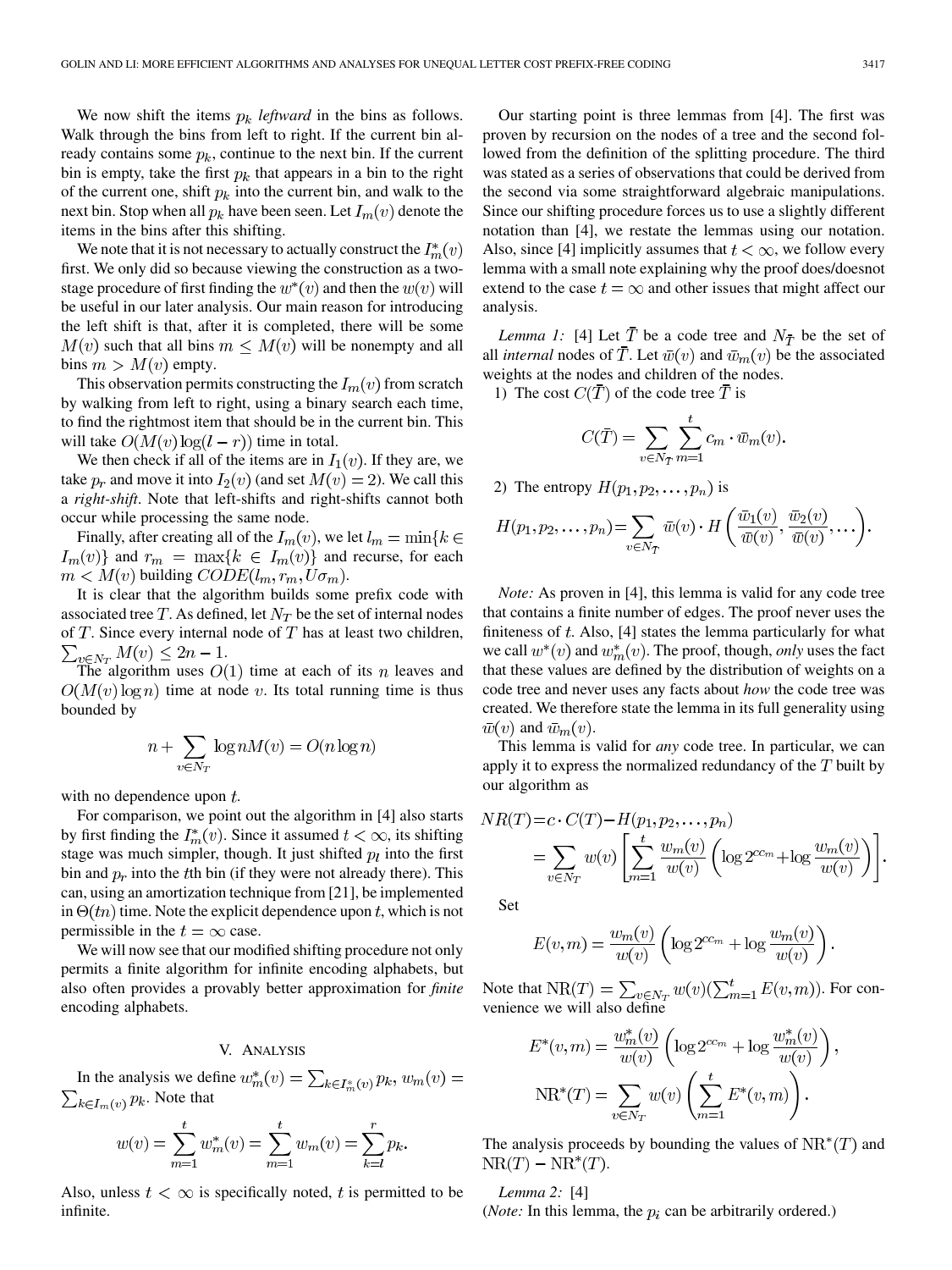Consider any call  $CODE(l, r, U)$  with  $l \lt r$ . Let node v correspond to the word U. Let sets  $I_1^*, I_2^*, \dots$  be defined as in procedure CODE.

(a) If  $I_m^* = \emptyset$ , then  $w_m^*(v) = 0$ . (b) If  $I_m^* = \{e\}$ , then  $w_m^*(v) = p_e$ . (c) If  $|I_m^*| \geq 2$ . Let  $e = \min I_m^*$  and  $f = \max I_m^*$ . i) If  $2 \leq m < t$ , then

$$
\frac{w_m^*(v)}{w(v)} \le 2^{-cc_m} + \frac{p_e + p_f}{2w(v)} \le 2 \cdot 2^{-cc_m}.
$$

ii) If  $m = 1$ , then

.

$$
\frac{w_m^*(v)}{w(v)} \le 2^{-cc_1} + \frac{p_f}{2w(v)} \le 2 \cdot 2^{-cc_1}
$$

iii) If  $m = t$  (note that this case requires  $t < \infty$ ) then

$$
\frac{w_t^*(v)}{w(v)} \le 2^{-cc_t} + \frac{p_e}{2w(v)} \le 2 \cdot 2^{-cc_t}
$$

*Note:* The proof of this lemma is local. It assumes that the call  $CODE(l, r, U)$  is given and only concerns itself with partitioning the  $p_i$  associated with U. It never uses any information about *how* the call was arrived at, i.e., the rest of the tree. Thus, the fact that we perform an extra shifting procedure before making the call does not change the analysis. Also, the proofs of cases (a), (b), and c i),ii)) never use the finiteness of  $t$ .

*Lemma 3:* [4]

(*Note:* In this lemma, the  $p_i$  can be arbitrarily ordered.)

In case (c) of Lemma 2,  $E^*(v,m) \leq \frac{p_e + p_f}{w(v)}$ . Furthermore, if  $m = 1$  then  $E^*(v, m) \leq \frac{p_f}{w(v)}$ , while if  $m = t < \infty$ , then  $E^*(v,m) \leq \frac{p_e}{w(v)}$ 

*Note:* This lemma follows from the previous ones by some straightforward algebraic manipulations that never use the fact that  $t < \infty$ .

As mentioned, since we are only interested in general and not alphabetic coding, we may take the  $p_i$  in any arbitrary order we like. In particular, Lemma 3 implies the following.

*Corollary 4:* If the  $p_i$  are sorted in nonincreasing order then in case (c) of Lemma 2

if 
$$
m = 1
$$
, then  $E^*(v, m) \le \frac{p_f}{w(v)}$ ,  
while if  $m > 1$ , then  $E^*(v, m) \le \frac{2p_e}{w(v)}$ 

We can now prove the technical lemma which is the basis of most of our results. This lemma explicitly uses the facts that the  $p_i$  are nonincreasing and that the  $c_i$  are nondecreasing to bound the error that can result from the left and right shifts performed by the algorithm of Fig. 6.

*Lemma 5:*

$$
NR - NR^* \le c(c_2 - c_1) \sum_{i \in A} p_i
$$

where

 $A = \{i \mid i \text{ is right shifted by the algorithm at some step}\}.$ 

*Note:*  $p_1$  can never be right shifted, so  $\sum_{i \in A} p_i \leq 1 - p_1$ . *Proof:* Define

$$
X(v) = \sum_{m=1}^{t} w(v)E(v, m)
$$

and

$$
X^*(v) = \sum_{m=1}^t w(v) E^*(v, m)
$$

Note that NR =  $\sum_{v \in N_T} X(v)$  and NR<sup>\*</sup> =  $\sum_{v \in N_T} X^*(v)$ For each v we will compare  $X^*(v)$  and  $X(v)$ . If no shifts were performed while processing v, then  $X^*(v) = X(v)$  and there is nothing to do. We now examine the two mutually exclusive cases of performing left shifts or performing a right shift.

## Left shifts:

Every step in our left-shifting procedure involves taking a probability out of some bin  $m$  and moving it into some currently empty bin  $r < m$ . Let  $w'_m(v)$  be the weight in bin m before that shift and  $p$  be the probability of the item being shifted.<sup>5</sup> Note that the original weight of bin r was  $w'_r(v) = 0$  while after the shift, bin r will have weight p and bin m weight  $w'_m(v) - p$ . We use the trivial fact

$$
\forall p, q > 0, \quad p \log p + q \log q \le (p+q) \log(p+q). \tag{5}
$$

Setting  $q = w'_m(v) - p$  in (5) implies

$$
p \log \frac{p}{w(v)} + (w'_m(v) - p) \log \frac{(w'_m(v) - p)}{w(v)} \leq w'_m(v) \log \frac{w'_m(v)}{w(v)}.
$$

Furthermore, the fact that the  $c_i$  are nondecreasing implies

$$
p \log 2^{cc_r} + (w'_m(v) - p) \log 2^{cc_m} \le w'_m(v) \log 2^{cc_m}.
$$
 (6)

Combining the two last equations gives that

$$
p\left(\log 2^{cc_r} + \log \frac{p}{w(v)}\right)
$$
  
+ 
$$
(w'_m(v) - p)\left(\log 2^{cc_m} + \log \frac{w'_m(v) - p}{w(v)}\right)
$$
  

$$
\leq w'_m(v)\left(\log 2^{cc_m} + \log \frac{w'_m(v)}{w(v)}\right),
$$

Since moving from  $X^*(v)$  to  $X(v)$  involves only operations in which probabilities are shifted to the left into an empty bucket, the analysis above implies that  $X(v) \leq X^*(v)$ .

<sup>5</sup>To be clear; since we are examining intermediate stages of the shifting procedure, it is possible that  $w^{\prime}(v)$   $(w^{\prime}_m(v))$  is not equal to either  $w^{\ast}(v)$  or  $w(v)$  $(w_m^*(v)$  or  $w_m(v)$ ).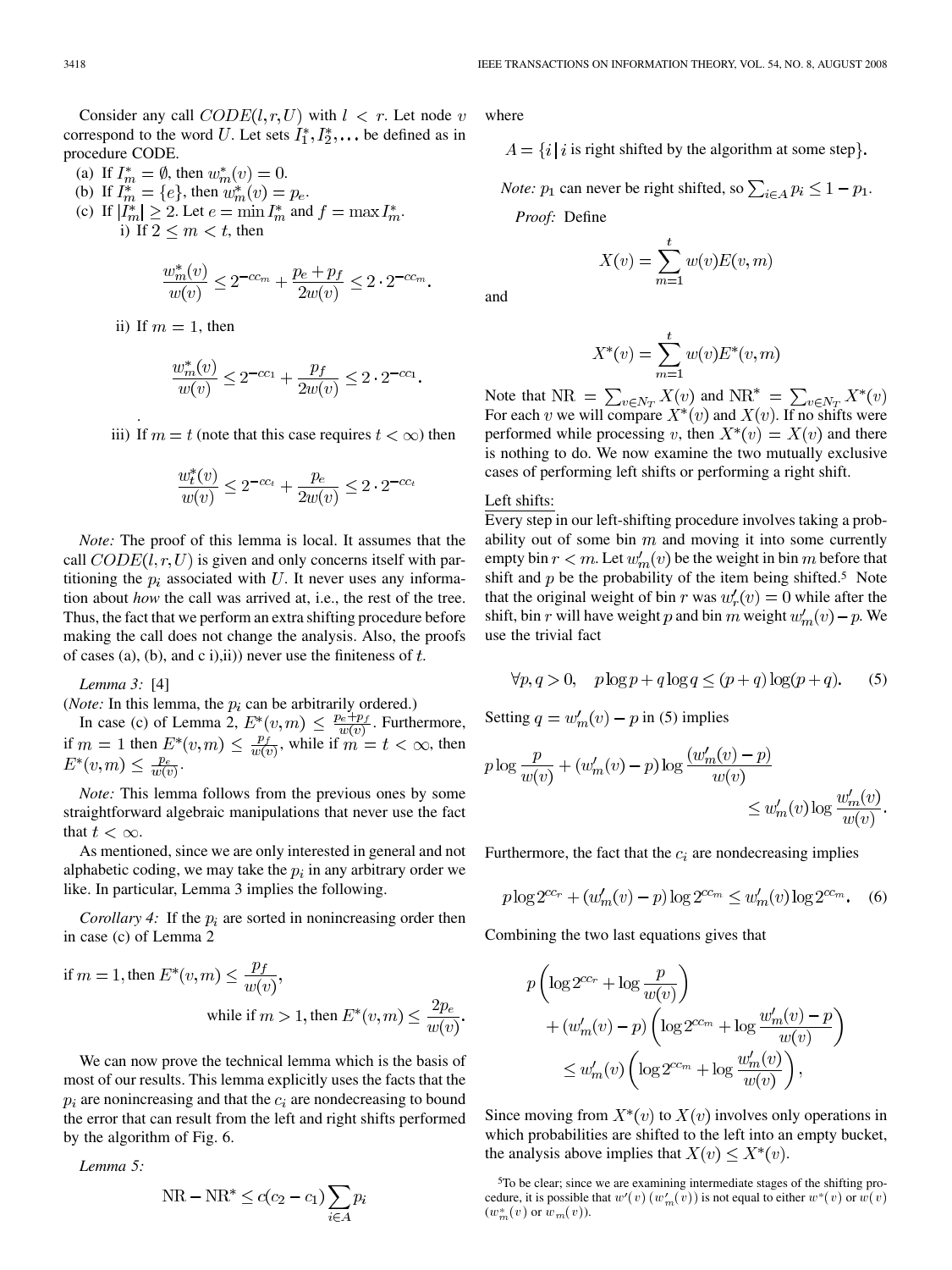*Note:* The calculations above show that "left-shifting" does not increase the code cost. They also imply that it might not improve it, either. So, why include it? The reason for left-shifting was *not* to reduce the code cost. It was, as described at the end of Section IV, to remove any dependence on  $t$  from the running time of the algorithm.

## Right shifts:

Consider node  $v$ . Suppose that all of the probabilities in  $v$  fall into  $I_1^*$  with  $I_1^* = \{p_e, \ldots, p_f\}$  and  $e \neq f$ . Since  $p_f$  starts in bin 1,  $p_e$  must be totally contained in bin 1, so  $p_e \leq 2^{-cc_1} w(v)$ . The algorithm shifts  $p_f$  to the right giving  $I_1 = I_1 - \{p_f\}$  and  $I_2 = \{p_f\}$ . The  $p_i$  are nonincreasing so  $p_f \leq p_e$ 

$$
E(v, 2) = \frac{p_f}{w(v)} \left( \log 2^{cc_2} + \log \frac{p_f}{w(v)} \right)
$$
  
 
$$
\leq \frac{p_f}{w(v)} (cc_2 - cc_1).
$$

Also,  $E(v, 1) \le E^*(v, 1)$ . Thus

$$
w(v) \sum_{m=1}^{l} E(v, m) = w(v)E(v, 1) + w(v)E(v, 2)
$$
  

$$
\leq w(v)E^*(v, 1) + p_f(cc_2 - cc_1)
$$

Once a  $p_f$  is right-shifted it immediately becomes a leaf and can never be right-shifted again.

Combining the analyses of left shifts and right shifts gives

$$
NR = \sum_{v \in N_T} X(v) \le \sum_{v \in N_T} X^*(v) + c(c_2 - c_1) \sum_{i \in A} p_i
$$
  
= NR<sup>\*</sup> + c(c<sub>2</sub> - c<sub>1</sub>) $\sum_{i \in A} p_i$ .

*Lemma 6:*

$$
NR^* \le 2(1 - p_1) + \sum_{v \in N_T} \sum_{\substack{1 \le m \le t \\ |I_m^*(v)| = 1}} w(v) E^*(v, m).
$$

*Proof:* We evaluate NR<sup>\*</sup> by partitioning it into

$$
NR^* = \sum_{v \in N_T} \sum_{\substack{1 \le m \le t \\ |I_m^*(v)| \ge 2}} w(v) E^*(v, m)
$$
  
+ 
$$
\sum_{v \in N_T} \sum_{\substack{1 \le m \le t \\ |I_m^*(v)| = 1}} w(v) E^*(v, m). \quad (7)
$$

We use a generalization of an amortization argument developed in [4] to bound the first summand. From Corollary 4, we know that if  $|I_m^*(v)| \geq 2$  with  $e = \min I_m^*$  and  $f = \max I_m^*$  then  $w(v)E^*(v,m)$  is at most (a)  $p_f$  or (b)  $2p_e$ , depending upon whether (a)  $m = 1$ , or (b)  $m > 1$ .

Suppose that some  $p_i$  appears as  $2p_i$  in such a bound because  $i=\min I_m^*(v)$ , i.e., case (b). Then, in all later recursive steps of the algorithm  $i$  will always be the leftmost item in bin 1 and will therefore not be used in any later case (a) or (b) bound.

Now suppose that some  $p_i$  appears in such a bound because  $i=\max I_m^*(v)$ , i.e., case (a). Then in all later recursive steps of the algorithm,  $i$  will always be the rightmost item in the rightmost nonempty bin. The only possibility for it to be used in a later bound is if becomes the rightmost item in bin 1, i.e., all of the probabilities are in  $I_1^*(v)$ . In this case,  $p_i$  is used for a second case (a) bound. Note that if this happens, then  $p_i$  is immediately right-shifted, becomes a leaf in bin  $2$ , and is never used in any later recursion.

Any given probability  $p_i$  can therefore be used either once as a case (b) bound and contribute  $2p_i$  or twice as a case (b) bound and again contribute  $2p_i$ . Furthermore,  $p_1$  can never appear in a case (a) or (b) bound because, until it becomes a leaf, it can only be the leftmost item in bin 1. Thus

$$
\sum_{v \in N_T} \sum_{\substack{1 \le m \le t \\ |I_m^*(v)| \ge 2}} w(v) E^*(v, m) \le 2(1 - p_1). \tag{8}
$$

*Note:* In Mehlhorn's original proof [4] the value corresponding to the right-hand side (RHS) of (8) was  $(1 - p_1 - p_n)$ . This is because the shifting step of Mehlhorn's algorithm guaranteed that  $|I_t^*(v)| \neq 0$  and thus there was a symmetry between the analysis of leftmost and rightmost bins. In our situation,  $t$  might be infinity so we cannot assume that the rightmost nonempty bin is t and we get  $2(1 - p_1)$  instead.

Combining this Lemma with Lemma 5 gives the following.

Corollary 7:  
\n
$$
NR \le 2(1 - p_1) + c(c_2 - c_1) \sum_{i \in A} p_i + \sum_{v \in N_T} \sum_{\substack{1 \le m \le t \\ |I_m^v(v)| = 1}} w(v) E^*(v, m).
$$

We will now see different bounds on the last summand in the above expression. Section VI compares the results we get to previous ones for different classes of  $C$ . Before proceeding, we note that any  $p_i$  can only appear as  $I_m^*(v) = \{p_i\}$  for at most one  $(m, v)$  pair. Furthermore, if  $p_i$  does appear in such a way, then it cannot have been made a leaf by a previous right shift and thus  $p_i \notin A$ .

We start by noting that, when  $t \leq \infty$ , our bound is never worse than 1 plus the old bound of  $(1 - p_1 - p_n) + cc_t$  stated in (3).

Theorem 1: If 
$$
t < \infty
$$
 then  
\n
$$
\text{NR} \le 2(1 - p_1) + cc_t.
$$
\nProof: If  $I_m^*(v) = \{p_i\}$  then  $w(v)E^*(v, m) \le p_icc_m$  so  
\n
$$
\sum_{v \in N_T} \sum_{\substack{1 \le m \le t \\ |I_m^*(v)| = 1}} w(v)E^*(v, m) \le \sum_{v \in N_T} \sum_{\substack{1 \le m \le t \\ |I_m^*(v)| = 1}} p_icc_m
$$
\n
$$
\le cc_t \sum_{i \notin A} p_i.
$$

The theorem then follows from Corollary 7.

For a tighter analysis we will need a better bound.

*Lemma 8:* (a) Let  $v \in N_T$ . Suppose i is such that  $i \in I_m^*(v)$ . Then

$$
\frac{p_i}{w(v)} \leq 2 \cdot \sum_{j=m}^t \frac{1}{2^{c \cdot c_j}}.
$$

 $\Box$ 

 $\Box$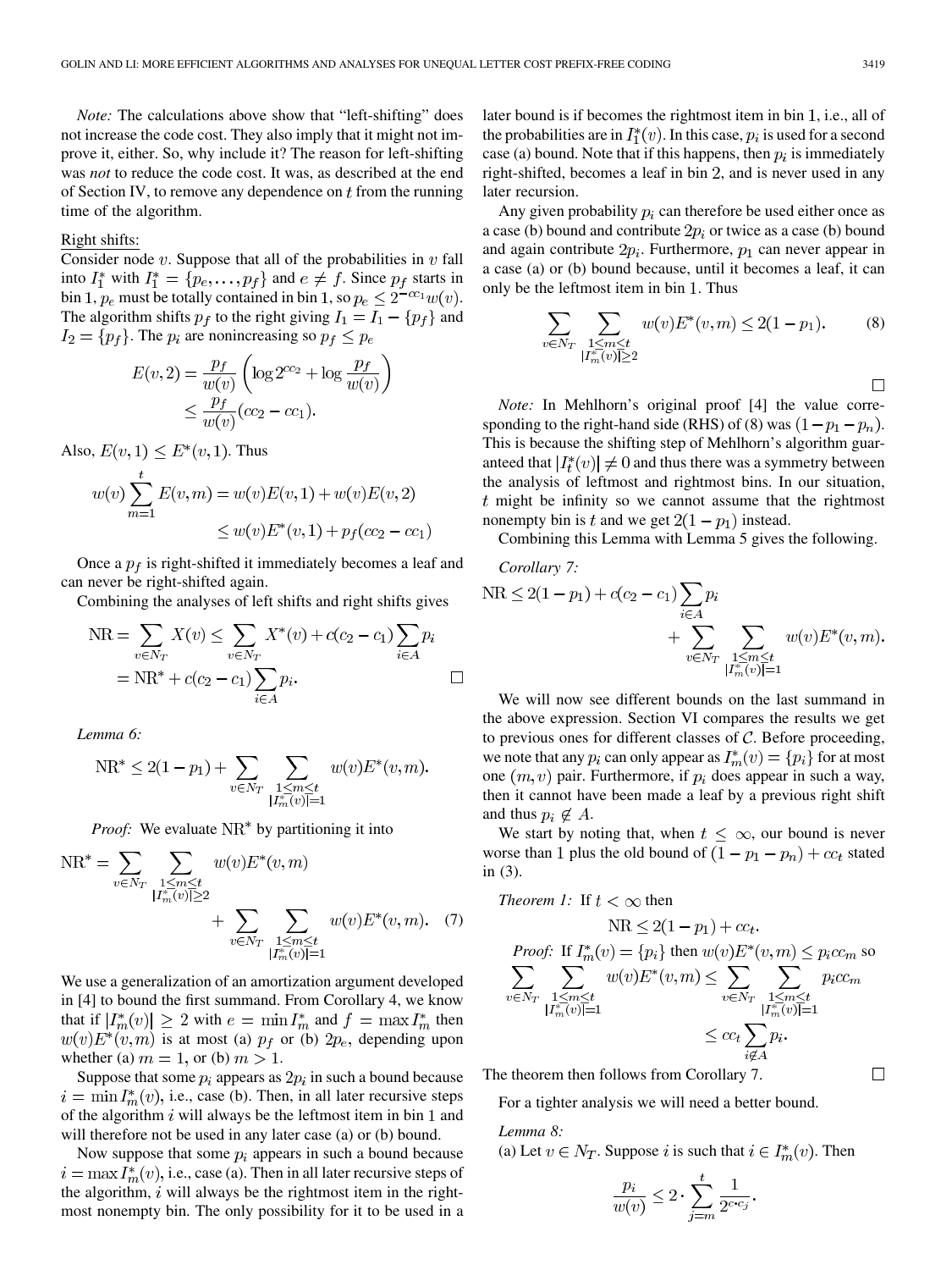(b) Further, suppose there is some  $m' > m$  such that  $I_{m'}^* \neq \emptyset$ . Then

$$
\frac{p_i}{w(v)} \le 2 \cdot \sum_{j=m}^{m'} \frac{1}{2^{c \cdot c_j}} \le 4 \cdot \sum_{j=m}^{m'-1} \frac{1}{2^{c \cdot c_j}}.
$$

*Proof:* Consider the call  $CODE(l, r, U)$  at node v. The fact that  $i \in I_m^*(v)$  implies  $L + \sum_{i=1}^{m-1} 2^{-cc_i} = L_m \leq s_i$ . To prove (a) just note that

$$
s_i + \frac{p_i}{2} = P_i \le P_r = R = L + w(v) \sum_{i=1}^{t} 2^{-cc_i}
$$

So  $\frac{p_i}{2} \leq w(v) \sum_{i=m}^{t} \frac{1}{2^{c_i} c_i}$ . To prove part (b) let  $i' \in I_{m'}^*$ . Then

$$
s_i + \frac{p_i}{2} = P_i \le s_{i'} < L + w(v) \sum_{j=1}^{m'} 2^{-cc_j}
$$

So  $\frac{p_i}{2} \leq w(v) \sum_{i=m}^{m} \frac{1}{2^{c_i} c_i}$ . The final inequality follows from the fact that  $c_{m'-1} \leq c_m$ .

*Definition 4:* Set  $\beta_m = 2^{cc_m} \sum_{i=m}^{t} 2^{-cc_i}$  and .

*Note:* This definition is valid for both  $t < \infty$  and  $t = \infty$ .

We can now prove our first improved bound.

*Theorem 2:* If  $\beta < \infty$  then

$$
NR \le 2(1 - p_1) + \max(c(c_2 - c_1), 1 + \log \beta).
$$

*Proof:* Recall that

$$
w(v)E^*(m, v) = w_m^*(v) \left( \log 2^{cc_m} + \log \frac{w_m^*(v)}{w(v)} \right).
$$

In the special case that  $|I_m^*(v)| = 1$ , i.e.,  $I_m^*(v) = \{i\}$  for some  $i$ , Lemma 8(a) tells us that

$$
\frac{w_m^*(v)}{w(v)} = \frac{p_i}{w(v)} \le 2 \sum_{i=m}^t 2^{-cc_i}
$$

Using the above and Definition 4 we can bound the last summands in Corollary 7 as

$$
w(v)E^*(m, v) = w_m^*(v) \left( \log 2^{cc_m} + \log \frac{w_m^*(v)}{w(v)} \right)
$$
  

$$
\leq w_m^*(v) \log \left( 2^{cc_m} 2 \sum_{i=m}^t 2^{-cc_i} \right)
$$
  

$$
\leq w_m^*(v) (1 + \log \beta).
$$

If  $I_m^*(v) = \{i\}$  then i was not a leaf in any previous step and therefore could not have been right-shifted, so  $i \notin A$ . Thus

$$
\sum_{v \in N_T} \sum_{\substack{1 \le m \le t \\ |I_m^*(v)| = 1}} w(v) E^*(v, m) \le (1 + \log \beta) \sum_{i \notin A} p_i. \quad \Box
$$

This immediately gives an improved bound for many finite cases because, if  $t < \infty$ , then  $\beta_m = 2^{cc_m} \sum_{i=m}^{t} 2^{-cc_i} \le$  $t - m + 1$  so  $\beta \leq t$ . Thus we have the following.

*Theorem 3:* If  $t$  is finite then

$$
NR \le 2(1 - p_1) + \max(c(c_2 - c_1), 1 + \log t)
$$

*Definition 5:* For all  $j \geq 1$ , set

$$
d_j = |\{i \mid j \le c_i < j + 1\}|.
$$

This permits us to give another general bound that also works for many infinite alphabets.

*Lemma 9:* If  $d_i = O(1)$ , then  $NR = O(1)$ . In particular, if then  $\beta \leq \frac{2^{\circ} K}{1-2^{-\circ}}$  so, from Theorem 2

$$
NR \le 2(1 - p_1) + \max\left(c(c_2 - c_1), 1 + c + \log\left(\frac{K}{1 - 2^{-c}}\right)\right).
$$

Furthermore, if all of the  $c_i$  are integers, then  $\beta \leq \frac{K}{1-2^{-c}}$  and

$$
NR \le 2(1 - p_1) + \max\left(c(c_2 - c_1), 1 + \log\left(\frac{K}{1 - 2^{-c}}\right)\right).
$$

*Proof:* Since  $c_1 = 1$  we must have  $2^{-c} < 1$ . Thus, for all  $m \geq 1$ , if  $\ell \leq c_m < \ell + 1$  then

$$
\beta_m = 2^{cc_m} \sum_{i=m}^t 2^{-cc_m}
$$
  
\n
$$
\leq 2^{c(\ell+1)} \sum_{j=\ell}^{\infty} d_j 2^{-cj}
$$
  
\n
$$
\leq 2^{c} K 2^{c\ell} \sum_{j=\ell}^{\infty} 2^{-cj} = \frac{2^{c} K}{1 - 2^{-c}}
$$

which is independent of m and  $\ell$ . The analysis when the  $c_i$  are all integers is similar.  $\Box$ 

For general infinite alphabets we are not able to derive a constant redundancy bound but we can prove.

*Theorem 4:* If C is infinite and  $\sum_{m=1}^{\infty} c_m 2^{-cc_m} < \infty$ , then, for every  $\epsilon > 0$ 

$$
R \le \epsilon \frac{1}{c} H(p_1, \dots, p_n) + f(\mathcal{C}, \epsilon)
$$
\n(9)

where  $f(\mathcal{C}, \epsilon)$  is some constant based only on C and  $\epsilon$ . Note that this is equivalent to stating that

$$
C(T) \le (1 + \epsilon)OPT + f(\mathcal{C}, \epsilon)
$$

*Proof:* We must bound the

$$
\sum_{v \in N_T} \sum_{\substack{1 \le m \le t \\ |I_m^*(v)| = 1}} w(v) E^*(v, m)
$$

term from the RHS of Corollary 7. Recall that  $|I_m^*(v)| = 1$ means that  $\exists i$  such that  $I_m^*(v) = \{i\}$ , i.e.,  $w_m^*(v) = p_i$  and thus  $w(v)E^*(v,m) \leq p_i c c_m.$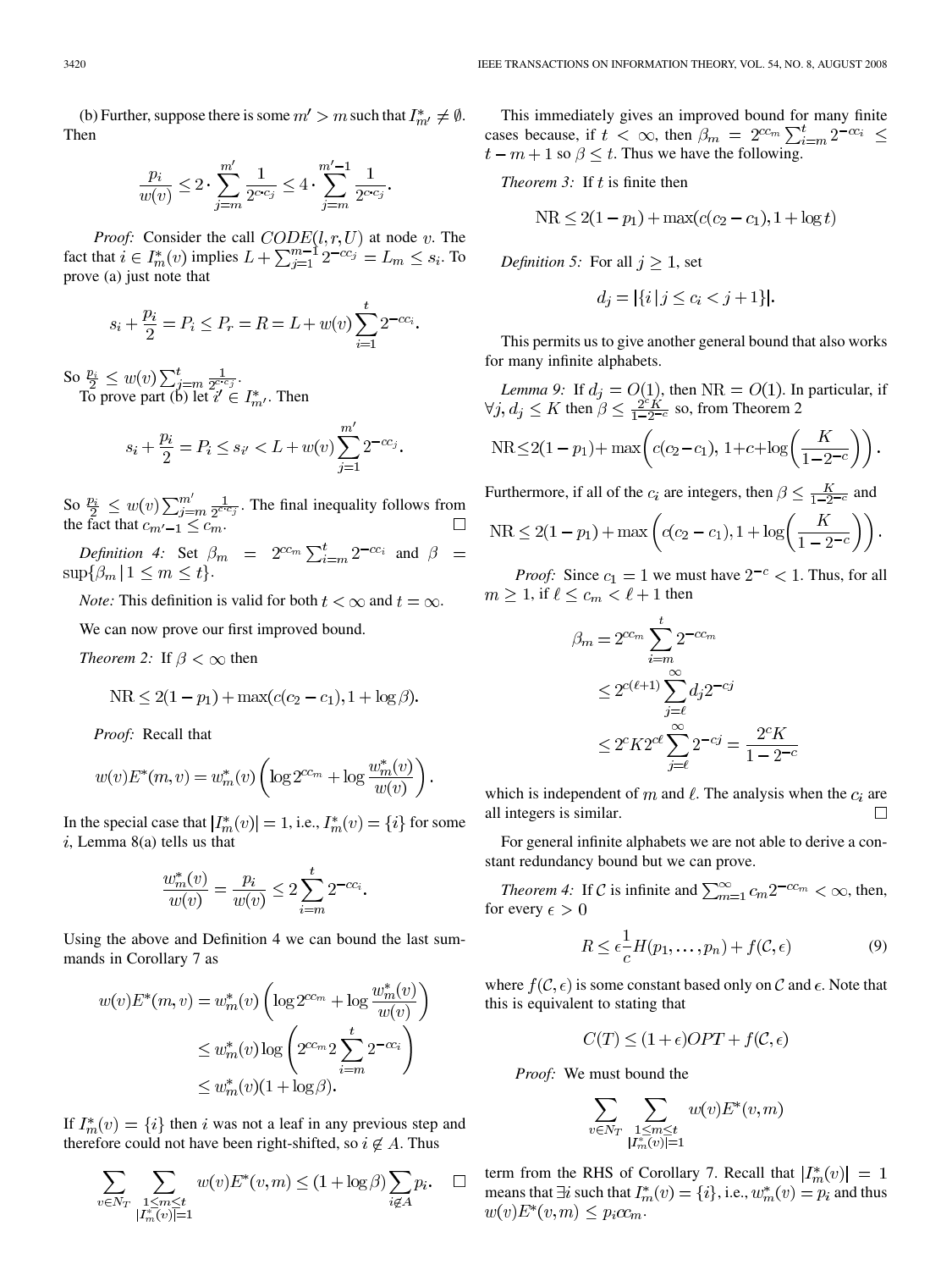For every  $\epsilon > 0$ , we associate a value  $N_{\epsilon}$  (to be determined later) and set  $m_{\epsilon} = \max\{m \mid c_m \leq N_{\epsilon}\}\.$  Since no probability appears more than once in the sum we can write

$$
\sum_{v \in N_T} \sum_{\substack{1 \leq m \leq m_{\epsilon} \\ |I^*_m(v)| = 1}} w(v) E^*(v, m) \leq c N_{\epsilon}.
$$

To analyze the remaining cases, fix  $v$ . Consider the set of indices

$$
M_v=\{m\,|\,(m>m_\epsilon)\text{ and }|I_m^*(v)=1|\}
$$

Sort these indices in increasing order so that  $M_v$  $\!\!\!=\!\!\!\!$  ${m_1, m_2, \ldots, m_r}$  for some r with  $m_1 < m_2 < \cdots < m_r$ . Let  $i_j$  be such that  $I^*_{m_j}(v) = \{p_{i_j}\}\$ . Thus

$$
\sum_{\substack{m_{\epsilon} < m \\ |I^*_{m}(v)| = 1}} w(v) E^*(v, m) = \sum_{j=1}^r w(v) E^*(v, m_j) \le \sum_{j=1}^r p_{i_j} c c_{m_j}.
$$

Lemma 8 and the fact that the  $c_m$  are nondecreasing then gives

$$
\sum_{j=1}^{r} p_{i_j} c c_{m_j}
$$
\n
$$
\le c w(v) \left[ \sum_{j=1}^{r-1} c_{m_j} \left( 4 \sum_{m=m_j}^{m_{j+1}-1} 2^{-c c_m} \right) + 2c_{m_r} \sum_{m=m_r}^{\infty} 2^{-c c_m} \right]
$$
\n
$$
\le 4 c w(v) \sum_{m=m_1}^{\infty} c_m 2^{-c c_m} \le 4 c w(v) \sum_{m \ge m_\epsilon}^{\infty} c_m 2^{-c c_m}.
$$

We are given that  $\sum_{m=1}^{\infty} c_m 2^{-cc_m}$  converges. Thus, as  $m_{\epsilon} \to \infty$  where  $g(x) = \sum_{m>r}^{\infty} c_m 2^{-cc_m}$ .

Note that as  $N_{\epsilon}$  increases,  $m_{\epsilon}$  increases. Given  $\epsilon$ , we now choose  $N_{\epsilon}$  to be the smallest value such that  $g(m_{\epsilon}) \leq \frac{\epsilon}{8}$ . Note that  $N_{\epsilon}$  is independent of v.

Combine the above bounds as follows:

$$
\sum_{v \in N_T} \sum_{\substack{1 \le m \le t \\ |I_m^*(v)| = 1}} w(v) E^*(v, m)
$$
\n
$$
= \sum_{v \in N_T} \sum_{\substack{1 \le m \le m_\epsilon \\ |I_m^*(v)| = 1}} w(v) E^*(v, m)
$$
\n
$$
+ \sum_{v \in N_T} \sum_{\substack{m_\epsilon < m \\ |I_m^*(v)| = 1}} w(v) E^*(v, m)
$$
\n
$$
\le cN_\epsilon + \sum_{v \in N_T} \frac{\epsilon}{2} c w(v)
$$

Recall from Lemma 1 and the fact that  $\forall m, c_m \geq 1$ ,

$$
C(T) = \sum_{v \in N_T} \sum_{m=1}^{t} c_m \cdot w_m(v)
$$
  
 
$$
\geq \sum_{v \in N_T} \sum_{m=1}^{t} w_m(v) = \sum_{v \in N_T} w(v).
$$

Thus, we have just seen that

$$
\sum_{v \in N_T} \sum_{\substack{1 \le m \le t \\ |I_m^*(v)| = 1}} w(v) E^*(v, m) \le cN_{\epsilon} + \frac{\epsilon}{2} cC(T).
$$

Plugging back into Corollary 7 gives

$$
cC(T) - H(p_1, \dots, p_n)
$$
  
\n
$$
\leq 2(1 - p_1) + c(c_2 - c_1) + cN_{\epsilon} + \frac{\epsilon}{2}cC(T)
$$

which can be rewritten as

$$
C(T) - \frac{1}{1 - \frac{\epsilon}{2}} \frac{1}{c} H(p_1, \dots, p_n)
$$
  
\$\leq \frac{1}{1 - \frac{\epsilon}{2}} \frac{1}{c} (2(1 - p\_1) + c(c\_2 - c\_1) + cN\_{\epsilon}).

We may assume that  $\epsilon \leq 1/2$ , so  $1 + \epsilon \geq \frac{1}{1-\frac{\epsilon}{2}}$ . Thus

$$
C(T) - (1 + \epsilon) \frac{1}{c} H(p_1, \dots, p_n) \le f(\mathcal{C}, \epsilon)
$$

where

$$
f(\mathcal{C}, \epsilon) = \frac{4}{3} \left( \frac{2}{c} + (c_2 - c_1) + N_{\epsilon} \right). \tag{10}
$$

This can then be rewritten as

$$
R = C(T) - \frac{1}{c}H(p_1, \dots, p_n) \le \epsilon \frac{1}{c}H(p_1, \dots, p_n) + f(\mathcal{C}, \epsilon)
$$
  

$$
\le \epsilon OPT + f(\mathcal{C}, \epsilon)
$$

proving the theorem.

## VI. EXAMPLES

We now examine some of the bounds derived in the last section and show how they compare to the old bound of  $(1 - p_1 - p_2)$  $p_n$ ) +  $cc_t$  stated in (3). In particular, we show that for large families of costs the old bounds go to infinity while the new ones give uniformly constant bounds.

Case 1: 
$$
C_{\alpha} = (c_1, c_2, \dots, c_{t-1}, \alpha)
$$
 with  $\alpha \uparrow \infty$ .

We assume  $t \geq 3$  and all of the  $c_i$ ,  $i < t$ , are fixed. Let  $c^{(\alpha)}$ be the root of the corresponding characteristic equation . Note that  $c^{(\alpha)} \downarrow \overline{c}$  where  $\overline{c}$  is the root of  $\sum_{i=1}^{t-1} c^{-cc_i}$ . Let  $(NR_{\alpha})$   $R_{\alpha}$  be the (normalized) redundancy corresponding to  $C_{\alpha}$ .

For any fixed  $\alpha$ , the old bound (3) would give

$$
NR_{\alpha} \le (1 - p_1 - p_n) + c^{(\alpha)} \alpha, \quad R_{\alpha} \le \frac{(1 - p_1 - p_n)}{c^{(\alpha)}} + \alpha
$$

the RHS of both of which tend to  $\infty$  as  $\alpha$  increases. Compare this to Theorem 3 which gives a uniform bound of

$$
NR_{\alpha} \le 2(1 - p_1) + \max\left(c^{(\alpha)}(c_2 - c_1), 1 + \log t\right)
$$
  
 
$$
\le 2(1 - p_1) + \max\left(c^{(c_{t-1})}(c_2 - c_1), 1 + \log t\right)
$$

and

$$
R_{\alpha} \le \frac{N R_{\alpha}}{c^{(\alpha)}} \le \frac{2(1 - p_1) + \max\left(c^{(c_{t-1})}(c_2 - c_1), 1 + \log t\right)}{\bar{c}}
$$

 $\Box$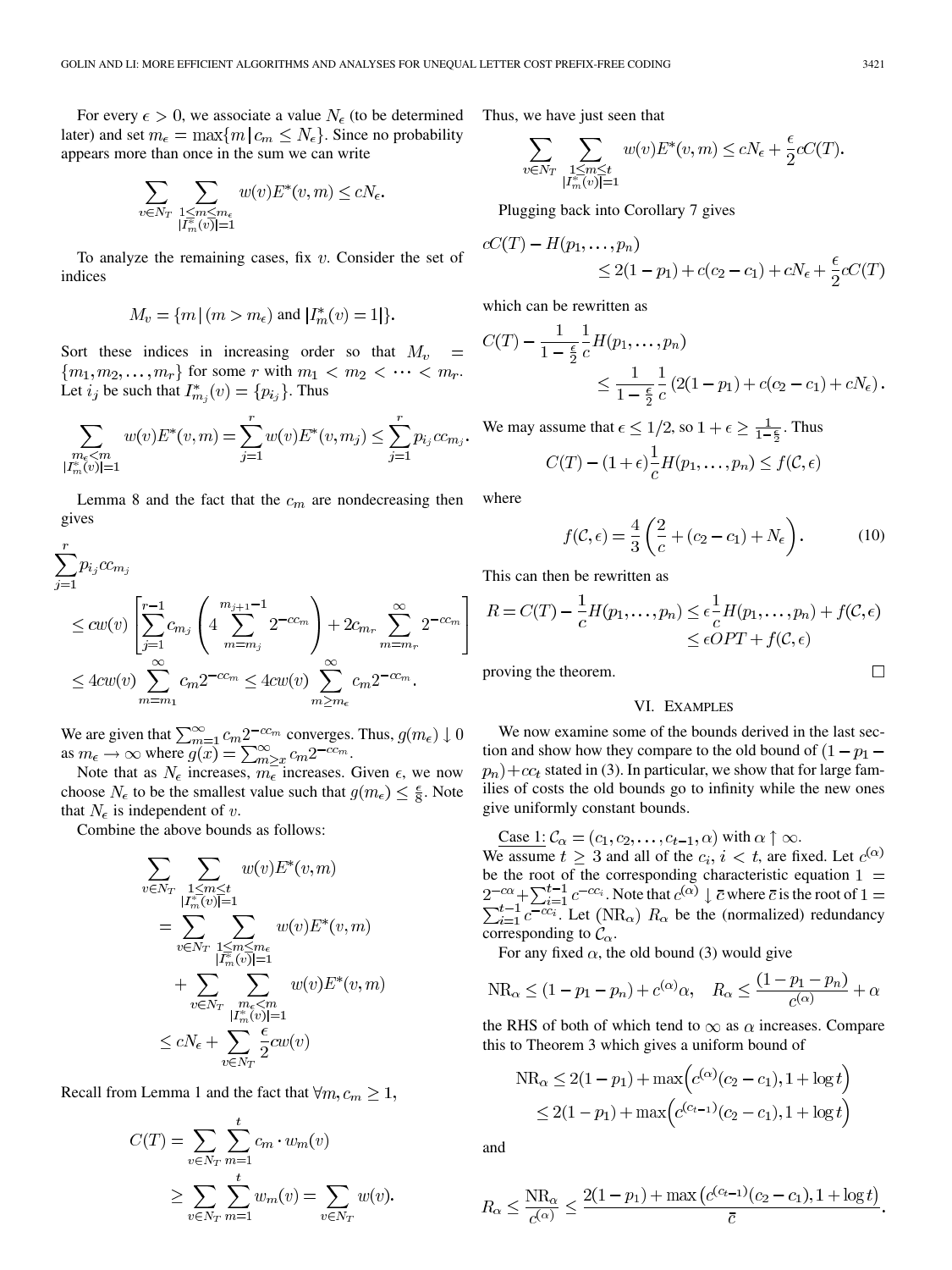For concreteness, we examine a special case of the above.

*Example 1:* Let  $t = 3$  with  $c_1 = c_2 = 1$  and  $c_3 = \alpha \ge 1$ . The old bounds (3) gives an asymptotically infinite error as  $\alpha \to \infty$ . The bound from Theorem 3 is

$$
NR_{\alpha} \le 2(1 - p_1) + \max\left(c^{(\alpha)}(c_2 - c_1), 1 + \log t\right) \le 3 + \log 3
$$

independent of  $\alpha$ . Since  $c^{(\alpha)} \ge \overline{c} = 1$ , we also get

$$
R_{\alpha} = \frac{\text{NR}_{\alpha}}{c^{(\alpha)}} \le 3 + \log 3.
$$

Case 2: A sequence of finite alphabets approaching an infinite one.

Let  $\mathcal C$  be an infinite sequence of letter costs such that there exists a  $K > 0$  satisfying for all  $j, d_i = |\{i \mid j \le c_i < j\}| \le K$ . Let c be the root of the characteristic equation  $1 = \sum_{i=1}^{\infty} 2^{-cc_i}$ . Let  $\Sigma^{(t)} = {\sigma_1, \ldots, \sigma_t}$  and its associated letter costs be . Let  $c^{(t)}$  be the root of the corresponding characteristic equation  $1 = \sum_{i=1}^{t} 2^{-cc_i}$  and (NR<sub>t</sub>)  $R_t$  be the associated (normalized) redundancy. Note that  $c^{(t)} \uparrow c$  as t increases.

For any fixed t, the old bound (3) would be  $NR_t \leq$  $(1-p_1-p_n)+c^{(t)}c_t$  which goes to  $\infty$  as t increases. Lemma 9 tells us that

$$
\beta^{(t)} = \max_{1 \le m \le t} 2^{c^{(t)}c_m} \sum_{i=1}^t 2^{c^{(t)}c_i} \le \frac{2^c K}{1 - 2^{-c^{(t)}}} \le \frac{2^c K}{1 - 2^{-c^{(2)}}}
$$

so, from Theorem 2 and the fact that  $\forall t, c^{(2)} \leq c^{(t)} < c$ , we get

$$
NR_t \le 2(1-p_1) + \max\left(c(c_2 - c_1), 1 + c + \log\frac{K}{1 - 2^{-c^{(2)}}}\right)
$$

Note that if all of the  $c_m$  are integers, then the additive factor  $c$ will vanish.

*Example 2:* Let  $C = (1, 2, 3, ...)$ . i.e.,  $c_m = m$ . The old bounds (3) gives an asymptotically infinite error as  $\alpha \rightarrow \infty$ .

For this case  $c = 1$  and  $K = 1$ .  $c^{(2)}$  is the root of the characteristic equation  $1 = 2^{-2} + 2^{-2c}$ . Solving gives and  $c^{(2)} = 1 - \log(\sqrt{5} - 1) \approx 0.694...$  Plugging into our equations gives

$$
NR_t \le 2(1 - p_1) + \max\left(c(c_2 - c_1), 1 + \log\left(\frac{K}{1 - 2^{-c^{(2)}}}\right)\right)
$$

$$
= 2(1 - p_1) + 1 + \log\left(\frac{2}{3 - \sqrt{5}}\right) \le 4.388
$$

and

$$
R_t = \frac{\text{NR}_t}{c^{(t)}} \le \frac{\text{NR}_t}{c^{(2)}} \le 6.232.
$$

Case 3: An infinite case when  $d_i = O(1)$ . In this case just apply Lemma 9 directly.

*Example 3:* Let C contain d copies each of  $i = 1, 2, 3, \ldots$ , i.e.,  $c_m = 1 + \frac{m-1}{d}$ . Note that  $K = d$ . If  $d = 1$ , i.e.,  $c_m = m$ , then  $c = K = 1$  and

$$
R = \text{NR} \le 2(1 - p_1) + 2
$$

If  $d > 1$ , then  $A(x) = \sum_{m=1}^{\infty} c_m z^m = \frac{dz}{1-z}$ . The solution to  $A(\alpha) = 1$  is  $\alpha = \frac{1}{d+1}$ , so  $c = -\log \alpha = \log(d+1)$ . The lemma gives  $\sqrt{V}$ 

$$
NR \le 2(1 - p_1) + \left(1 + \log\left(\frac{K}{1 - 2^{-c}}\right)\right) \le 3 + \log(d + 1)
$$
  

$$
R \le 1 + \frac{3}{\log(d + 1)}.
$$

Case 4:  $d_i$  are integral and satisfy a linear recurrence relation. In this case, the generating function can be written as  $A(z) = \frac{F(z)}{Q(z)}$  where  $P(z)$  and are relatively prime polynomials. Let  $\gamma$  be a smallest modulus root of  $Q(z)$ . If  $\gamma$  is the unique root of that modulus (which happens in most interesting cases) then it is known that  $d_i = \Theta(j^{d-1}\gamma^{-j})$  (which will also imply that  $\gamma$  is positive real) where  $d$  is the multiplicity of the root. There must then exist some  $\alpha < \gamma$  such that  $A(\alpha) = 1$ . By definition  $c = -\log \alpha$ . Furthermore, since  $\alpha < \gamma$  we must have that  $\sum_{j=1}^{\infty} d_j j \alpha^j = \sum_{m=1}^{\infty} c_m \alpha^{c_m}$  also converges, so Theorem 4 applies.

Note that

$$
h(x) = \sum_{j=x}^{\infty} d_j j \alpha^j = O\left(\sum_{j=x}^{\infty} j^{d-1} j \left(\frac{\alpha}{\gamma}\right)^j\right)
$$

$$
= O\left(x^d \left(\frac{\alpha}{\gamma}\right)^x\right)
$$

implying

$$
h^{-1}(\epsilon) = \log_{\gamma/\alpha} 1/\epsilon + O(\log \log 1/\epsilon)
$$

where we define

$$
h^{-1}(\epsilon) = \max\{x \mid h(x) \le \epsilon, h(x - 1) > \epsilon\}.
$$

Working through the proof of Theorem 4 we find that when the  $c_m$  are all integral

$$
\forall m', \quad g(m') = \sum_{m \ge m'} c_m 2^{-cc_m} = \sum_{m \ge m'} c_m \alpha^{c_m}
$$

$$
\le \sum_{j \ge c_{m'}} j d_j \alpha_j = h(c_{m'}).
$$

Recall that  $m_{\epsilon} = \max\{m \mid c_m \leq N_{\epsilon}\}\.$  Then  $g(m_{\epsilon}) \leq h(N_{\epsilon})\.$ Since  $g(m_{\epsilon}) \leq \epsilon/8$ 

$$
N_{\epsilon} \le h^{-1}(\epsilon/8) = \log_{\gamma/\alpha} 1/\epsilon + O(\log \log 1/\epsilon)
$$

and thus our algorithm creates a code  $T$  satisfying

$$
C(T) - OPT \le \epsilon OPT + \log_{\gamma/\alpha} 1/\epsilon + O(\log \log 1/\epsilon). \tag{11}
$$

*Example 4:* Consider the case where  $d_j = F_j$ , the jth Fibonacci number,  $F_1 = 1$ ,  $F_2 = 1$ ,  $F_3 = 2$ ,... It is well known that

$$
A(z) = \sum_{j=1}^{\infty} d_j z^j = \frac{x}{1 - x - x^2}
$$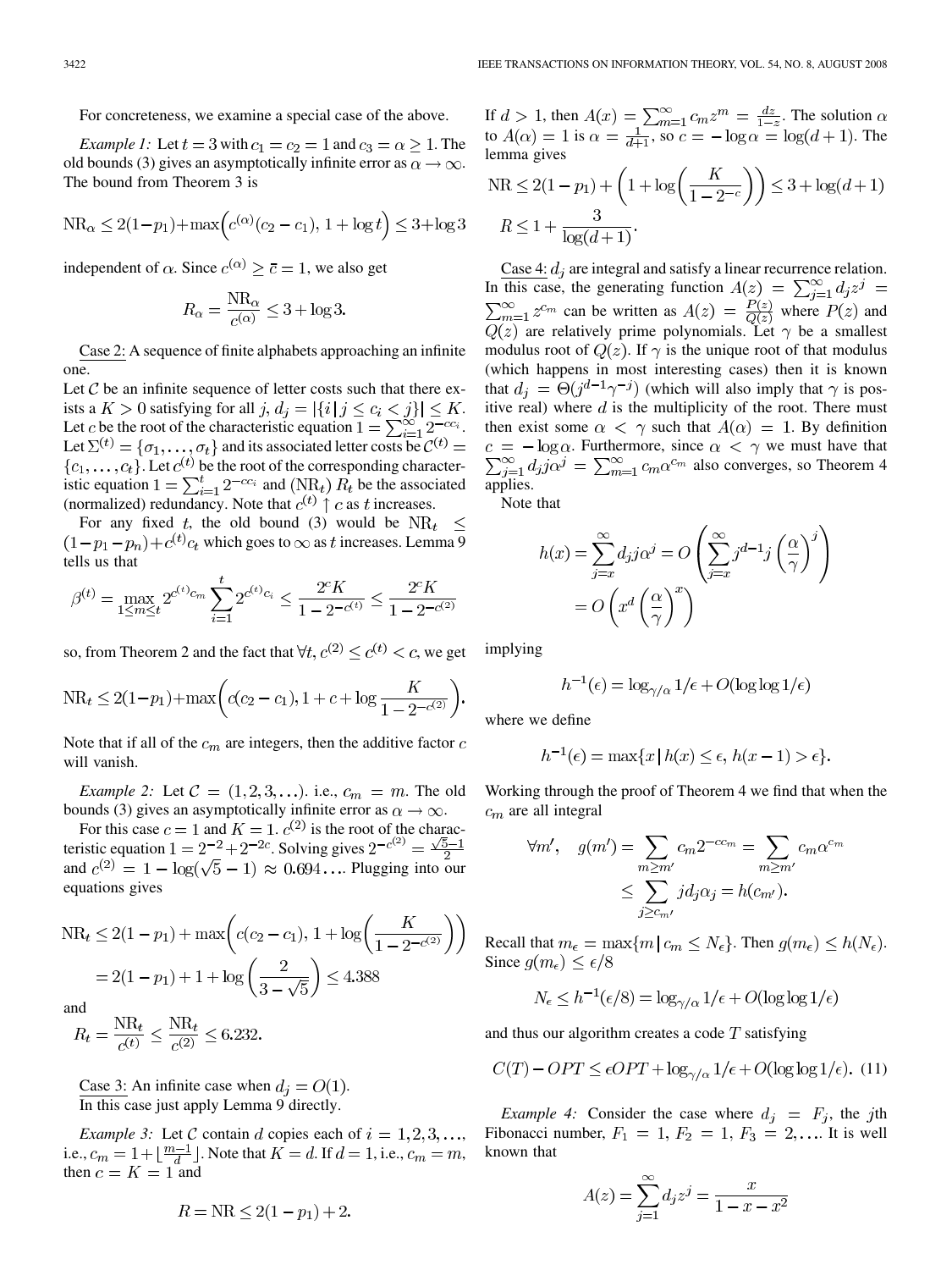and  $F_i = \frac{\phi - (1-\phi)}{\sqrt{\epsilon}}$  where  $\phi = \frac{1+\sqrt{5}}{2}$ . Thus where  $\gamma = \phi^{-1}$  and  $|e_n| < 1$ . Solving  $A(\alpha) = 1$  gives  $\sqrt{2}-1 \approx .4142...$  (and  $c = -\log \alpha = 1.2715...$ ). Expression (11) gives a bound on the cost of the redundancy of our code with

$$
\frac{\gamma}{\alpha} = \frac{2}{(1+\sqrt{5})(\sqrt{2}-1)} \approx 1.492\dots
$$

*Example 5:* As discussed in Section II, Example 3  $d_i$  =  $F_i$  arises when modeling  $\Sigma = \{1,2,3\}$  with associated  $\mathcal{C} =$  $(1, 1, 2)$ ; the problem there was to find minimal cost prefix-free codes in which all words end with a 1.

That problem was actually an illustration of the general Section II, Example 3 situation in which *finite* alphabet  $\Sigma = {\sigma_1, \ldots, \sigma_t}$ , associated cost vector  $\mathcal{C} = (c_1, \ldots, c_t)$ ,  $\Sigma' \subset \Sigma$ , and  $\mathcal{L} = \Sigma^* \Sigma'$  are given. We are then asked to find a minimum cost prefix-free code in  $\mathcal{L}$ . It was shown there that this can be modeled as an infinite alphabet problem in which the  $d_i$  satisfy a linear recurrence relation. Thus, all of these problems fit into the Case 4 framework.

Case 5: An example for which there is no known bound.

An interesting open question is how to bound the redundancy for the case of balanced words described in Section II, Example 4. Recall that this had  $d_i$  integral with  $d_i = 0$  for  $j = 0$  and odd j and for even  $j > 0$ ,  $d_i = 2C_{i/2-1}$  where is the *i*th *Catalan number*. It is well known that  $\frac{1}{2x}(1-\sqrt{1-4x})$  so

$$
A(x) = \sum_{m=1}^{\infty} x^{c_m} = \sum_{j=1}^{\infty} d_j x^j = 1 - \sqrt{1 - 4x^2}
$$

Solving for  $A(\alpha) = 1$  gives  $\alpha = \frac{1}{2}$  and  $c = -\log \alpha = 1$ . On the other hand

$$
\sum_{m=1}^{\infty} c_m x^{c_m} = \sum_{j=1}^{\infty} j d_j x^j = 2 \sum_{j=1}^{\infty} \binom{2(j-1)}{j-1} (x^2)^j
$$

$$
= \frac{x^2}{\sqrt{1-4x^2}}
$$

so this sum *does not* converge when  $x = 1/2$ . Thus, we cannot use Theorem 4 to bound the redundancy. Some observation shows that this  $C$  does not satisfy any of our other theorems either. It remains an open question as to how to construct a code with "small" redundancy for this problem, i.e., a code with a constant additive approximation or something similar to Theorem 4.

## VII. CONCLUSION AND OPEN QUESTIONS

We have just seen  $O(n \log n)$  time algorithms for constructing almost optimal prefix-free codes for source letters with probabilities  $p_1, \ldots, p_n$  when the costs of the letters of the encoding alphabet are unequal values  $C = \{c_1, c_2, \ldots\}$ . For many finite encoding alphabets, our algorithms have provably smaller redundancy (error) than previous algorithms given in [3], [4], [19], [21]. Our algorithms also are the first that give provably bounded redundancy for some infinite alphabets.

There are still many open questions left. The first arises by noting that, for the finite case, the previous algorithms were implicitly constructing *alphabetic codes*. Our proof explicitly uses the fact that we are only constructing general codes. It would be interesting to examine whether it is possible to get better bounds for alphabetic codes (or to show that this is not possible).

Another open question concerns Theorem 4 in which we showed that if  $\sum_{m=1}^{\infty} c_m 2^{-cc_m} < \infty$ , then

$$
\forall \epsilon > 0, \quad C(T) - OPT \le \epsilon OPT + f(\mathcal{C}, \epsilon).
$$

Is it possible to improve this for some general  $\mathcal C$  to get a purely additive error rather than a multiplicative one combined with an additive one?

Finally, in Case 5 of the last section we gave a natural example for which the root c of  $\sum_{i=1}^{\infty} 2^{-cc_m} = 1$  exists but for which so that we cannot apply Theorem 4 and therefore have no error bound. It would be interesting to devise an analysis that would work for such cases as well.

### **REFERENCES**

- [1] D. A. Huffman, "A method for the construction of minimum redundancy codes," *Proc. IRE*, vol. 40, no. 9, pp. 1098–1101, Sep. 1952.
- [2] I. Itai, "Optimal alphabetic trees," *SIAM J. Comput.*, vol. 5, pp. 9–18, 1976.
- [3] R. M. Krause, "Channels which transmit letters of unequal duration," *Inf. Contr.*, vol. 5, pp. 13–24, 1962.
- [4] K. Mehlhorn, "An efficient algorithm for constructing nearly optimal prefix codes," *IEEE Trans. Inf. Theory*, vol. IT-26, no. 5, pp. 513–517, Sep. 1980.
- [5] N. M. Blachman, "Minimum cost coding of information," *IRE Trans. Inf. Theory*, vol. PGIT-3, no. 3, pp. 139–149, Mar. 1954.
- [6] R. Marcus, "Discrete Noiseless Coding," M.S. thesis, Elec. eng. Dep., MIT, Cambridge, 1957.
- [7] R. Karp, "Minimum-redundancy coding for the discrete noiseless channel," *IRE Trans. Inf. Theory*, vol. IT-7, no. 1, pp. 27–39, Jan. 1961.
- [8] L. E. Stanfel, "Tree structures for optimal searching," *J. Assoc. Comp. Mach.*, vol. 17, no. 3, pp. 508–517, July 1970.
- [9] B. Varn, "Optimal variable length codes (arbitrary symbol cost and equal code word probability)," *Inf. Contr.*, vol. 19, pp. 289–301, 1971.
- [10] E. N. Gilbert, "How good is morse code," *Inf. Contr.*, vol. 14, pp. 585–565, 1969.
- [11] E. N. Gilbert, "Coding with digits of unequal costs," *IEEE Trans. Inf. Theory*, vol. 41, no. 2, pp. 596–600, Mar. 1995.
- [12] K. A. S. Immink*, Codes for Mass Data Storage Systems*. Rotterdam, The Netherlands: Shannon Foundation Pub., 1999.
- [13] M. Golin and G. Rote, "A dynamic programming algorithm for constructing optimal prefix-free codes for unequal letter costs," *IEEE Trans. Inf. Theory*, vol. 44, no. 5, pp. 1770–1781, Sep. 1998.
- [14] D. E. Knuth*, The Art of Computer Programming, Volume III: Sorting and Searching*. Reading, MA: Addison-Wesley, 1973.
- [15] K. Hinderer, "On dichotomous search with direction-dependent costs for a uniformly hidden object," *Optimization*, vol. 21, no. 2, pp. 215–229, 1990.
- [16] S. Kapoor and E. M. Reingold, "Optimum lopsided binary trees," *J. Assoc. Comput. Mach.*, vol. 36, no. 3, pp. 573–590, Jul. 1989.
- [17] P. Bradford, M. Golin, L. L. Larmore, and W. Rytter, "Optimal prefixfree codes for unequal letter costs and dynamic programming with the monge property," *J. Algorithms*, vol. 42, pp. 277–303, 2002.
- [18] M. J. Golin, C. Kenyon, and N. E. Young, "Huffman coding with unequal letter costs," in *Proc. 34th Annu. ACM Symp. Theory of Computing (STOC'02)*, Montreal, QC, Canada, May 2002, pp. 785–791.
- [19] I. Csiszár, "Simple proofs of some theorems on noiseless channels," *Inf. Contr.*, vol. 514, pp. 285–298, 1969.